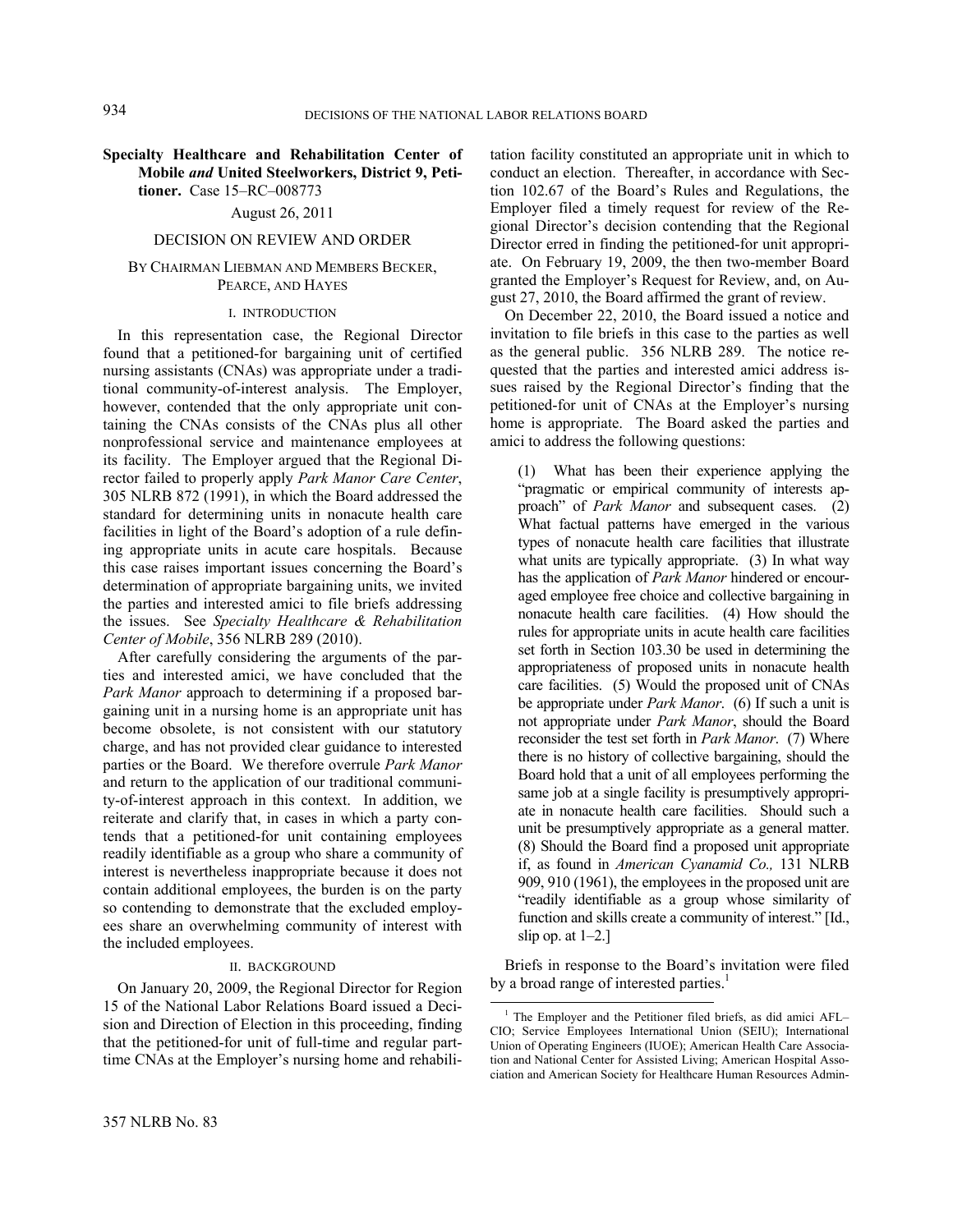### III. FACTS

The Employer operates a nursing home and rehabilitation center in Mobile, Alabama. The Petitioner seeks to represent a unit of 53 CNAs. The Employer contends that the only appropriate unit consists of its approximately 86 nonsupervisory, nonprofessional service and maintenance employees, including the CNAs.<sup>2</sup> There is no history of collective bargaining by any of the Employer's employees.

The Employer's facility, which the parties agree is a nonacute health care facility, consists of four floors and has beds for approximately 170 residents. The first floor includes the kitchen and dining room; the recreation/activity room; administrative, business, and other offices; the employee break room; supply and maintenance rooms; and the lobby/reception area. The remaining three floors are the nursing floors, each consisting of residents' rooms on two wings, a nursing station, a sun porch/activity room, and a supply/storage room.

For organizational purposes, the nursing home's employees are placed in one of eight separate departments: nursing, nutrition services, resident activity, maintenance, administration, medical records, central supply, and social services. The facility's executive director is the highest-ranking management official on site. The nursing director and business office manager report to the executive director. The individual heads of all but one department report to the nursing director, as do the staffing coordinator, the medical records clerk, and the data entry clerk.

### *A. CNAs*

The nursing department consists of the 53 CNAs and the LPNs and RNs. The CNAs are directly supervised by LPNs on each nursing wing who have been designated as charge nurses. LPNs in turn are supervised by RNs designated as unit managers, who report to the nursing

l

director. CNAs work one of three 8-hour shifts and work directly with up to 17 residents each. There are typically three to five CNAs assigned to work on each nursing floor, and each CNA is usually assigned to work in a particular area of the nursing floor. CNAs assist residents with such daily functions as grooming, oral hygiene, bathing and dressing, and incontinence care. CNAs obtain food trays for residents who have their meals on the nursing floor and assist these residents with eating. CNAs turn and lift residents in their beds, move residents to their wheelchairs, assist with ambulation for short distances, and assist residents in getting around the facility, such as to a sun porch or to the dining room. CNAs also accompany residents to appointments outside the nursing home. CNAs take residents' vital signs and monitor their daily food and fluid intake and output. CNAs complete an "Activities for Daily Living" flow sheet on which they record residents' vital signs and daily functions and activities, such as bathing, dressing, and walking. CNAs also make note of the services and therapies that residents receive on their medical charts, and they document residents' progress or lack thereof. CNAs are the only employees other than RNs and LPNs who are certified or licensed to provide certain aspects of residents' care, such as feeding and positioning.

The Employer has designated several CNAs as "restorative CNAs." These CNAs assist residents in therapeutic programs designed to maintain functions such as walking and eating or to increase residents' range of motion. Restorative CNAs also assist residents with their meals in the dining room and transport residents back to their rooms after therapeutic activities or meals.

Upon admittance to the Employer's facility, a new resident is assessed by an interdisciplinary team of employees from the nursing, nutrition services, resident activity, and social services departments to determine the resident's medical, dietary, and social needs. CNAs attend these meetings and provide input in the formulation of individual residents' care plans. CNAs may attend additional meetings of the interdisciplinary team if a resident's care plan needs to be modified as the resident's condition or needs change over time. CNAs also attend in-service training sessions.

CNAs retrieve food carts from the first floor kitchen and take them to their assigned nursing floors for residents who eat meals in their rooms or on their floor's sun porch. CNAs may be asked to contact the central supply clerk if there is a shortage of necessary supplies on the floor, and the clerk may contact a CNA if the clerk has a question about specific items that a resident under that CNA's care may need. CNAs may be contacted by the social services assistant to get certain information about a

istration; Chamber of Commerce of the United States; Senators Michael Enzi, Ranking Member, Committee on Health, Education, Labor and Pensions (HELP), Orrin Hatch, Ranking Member, Committee on Finance, and Johnny Isakson, Ranking Member, HELP Subcommittee on Employment and Workplace Safety; Coalition for a Democratic Workplace and Human Resources Policy Association; International Foodservice Distributors Association; Retail Industry Leaders Association; Georgia Chamber of Commerce; National Association of Waterfront Employers; and Douglas Motter (an individual). 2

<sup>&</sup>lt;sup>2</sup> The Employer's registered nurses (RNs) and licensed practical nurses (LPNs) are not at issue here. The parties stipulated that LPNs should be excluded from any unit found appropriate because they are supervisors. No party seeks to include RNs, and the Regional Director excluded them from the unit based on her finding that RNs supervise LPNs. As laundry and housekeeping employees and speech, occupational, and physical therapists working at the facility are not directly employed by the Employer, their unit placement is not at issue in this proceeding.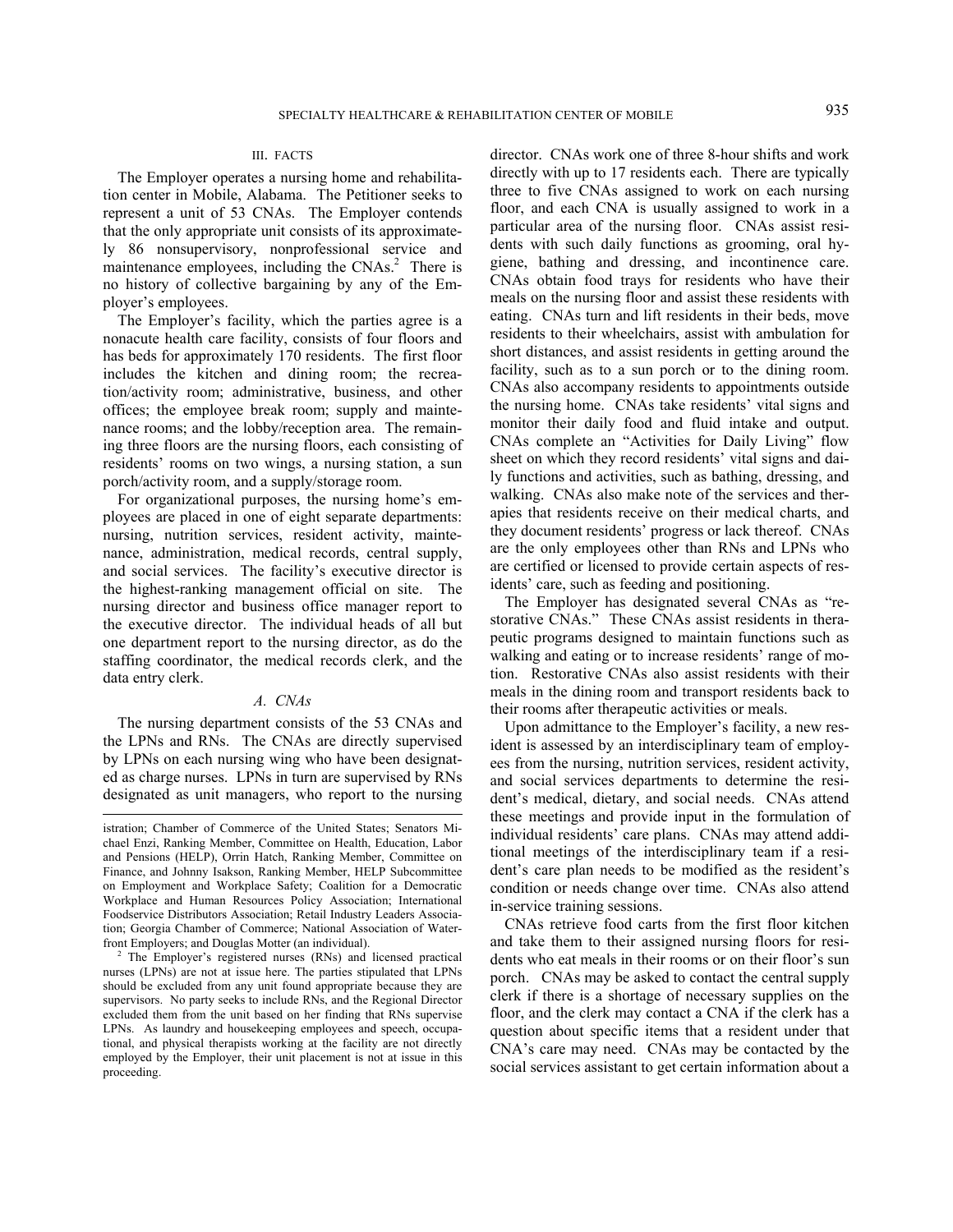resident, for example, whether the resident met with a particular doctor.

The Employer prefers that its CNAs have a high school diploma. CNAs must be certified by the State of Alabama; certification requires that an individual complete 16 hours of classroom training and 72 hours of general education. The certification course includes the basic components of caring for geriatric and incapacitated patients, such as bathing, dressing, feeding, and the like. CNAs are required to attend specialized training on a periodic basis to maintain their certification.

The starting wage for CNAs is \$8.50 per hour, and they may receive an additional 10 cents per hour for each year of experience up to 15 years. CNAs receive time and a half for overtime work. CNAs' immediate supervisors evaluate CNAs annually; the evaluation provides the basis for a possible pay increase, typically 3 percent, that must be approved by the nursing home's executive director.<sup>3</sup> CNAs wear the same uniform that LPNs and RNs wear. It does not appear that any employees occupying other classifications have transferred into a CNA position, although there is evidence that one CNA transferred to a unit clerk position.

### *B. Other Employees*

The Employer would include in the bargaining unit with the CNAs approximately 33 other employees whom the Employer considers to be service and maintenance employees. These employees include resident activity assistants, who design and lead individual and group recreational activities, such as games and crafts, and arrange pet, art, and music therapy; the social services assistant, who works with residents and their families to identify residents' needs and to resolve problems as they arise; the staffing coordinator, who prepares work schedules for the nursing staff, contacts replacement personnel as necessary, and determines which CNA will accompany a resident to an appointment outside the facility; the maintenance assistant, who performs routine maintenance, upkeep, and repair services on the building, grounds, and equipment; and the central supply clerk, who maintains an inventory of items used by each resident, and orders, receives, and stocks supplies.

The Employer would also include cooks, who prepare meals for residents; dietary aides, who assist cooks and deliver prepared food to the dining room or the nursing floors; the medical records clerk, who creates and maintains residents' medical records and prepares correspondence and reports; the data entry clerk, who inputs into the Employer's electronic records system residents' care plans, physicians' orders, resident cash logs and financial charges, and other resident information; a business office clerical; and a receptionist.<sup>4</sup>

In general, the employees whom the Employer would include in the unit report to the managers of their respective departments. The managers of all but one of these departments report directly to the director of nursing. None of the other employees are in the nursing department and therefore none report to the RNs. Most of the classifications the Employer would add to the unit have similar educational requirements. For example, cooks and dietary aides must have completed the 10th grade, $\frac{5}{3}$ while employees in the remaining classifications must have a high school degree or its equivalent.<sup>6</sup> All employees complete the same employment application, go through the same hiring process, are required to pass a drug test, and receive the same new employee orientation.

The Employer's normal business hours are 8 a.m. to 4:30 p.m. Cooks and dietary aides typically work either of two shifts to cover the three daily meals, with the first shift starting at 5–6 a.m. and covering breakfast and lunch, and the later shift covering lunch and dinner. One activity assistant works normal business hours, while the other staggers her time to accommodate residents' afterdinner activities, which can run as late as 8 p.m. The maintenance assistant works 7 a.m. to 3 p.m. None of the other employees staff the three 8-hour shifts worked by the CNAs. All employees are hourly and paid on a biweekly basis. The starting wage rates are \$7 per hour for dietary aides; \$9 for cooks and the receptionist; \$10 for the central supply and medical records clerks and the staffing coordinator; and \$15 for the data entry clerk.

Like the CNAs, these employees receive annual evaluations under the same appraisal system and are eligible for a wage increase based on a favorable evaluation. All employees are eligible for the same benefits, such as health and life insurance, retirement and profit-sharing plans, sick leave/vacations, tuition reimbursement, and performance-based special awards programs; are subject to the same personnel policies and receive the same employee handbook; may purchase meals in the dining room at the same prices; wear name badges; use the same parking lot, timeclock, break room, smoking area, and

 $\frac{3}{\sqrt{3}}$  Annual merit increases may be as much as 5 percent, but they may be lower than 3 percent if there are problems with a CNA's job performance.

 <sup>4</sup> The record contains virtually no information about the business office clerical or the receptionist.

Cooks must have a ServeSafe Food Safety Certification from the State. This certification can be obtained by successfully completing a course taught by the local health department.

Activities assistants typically have only a high school diploma even though the job description states that the position requires a bachelor's degree.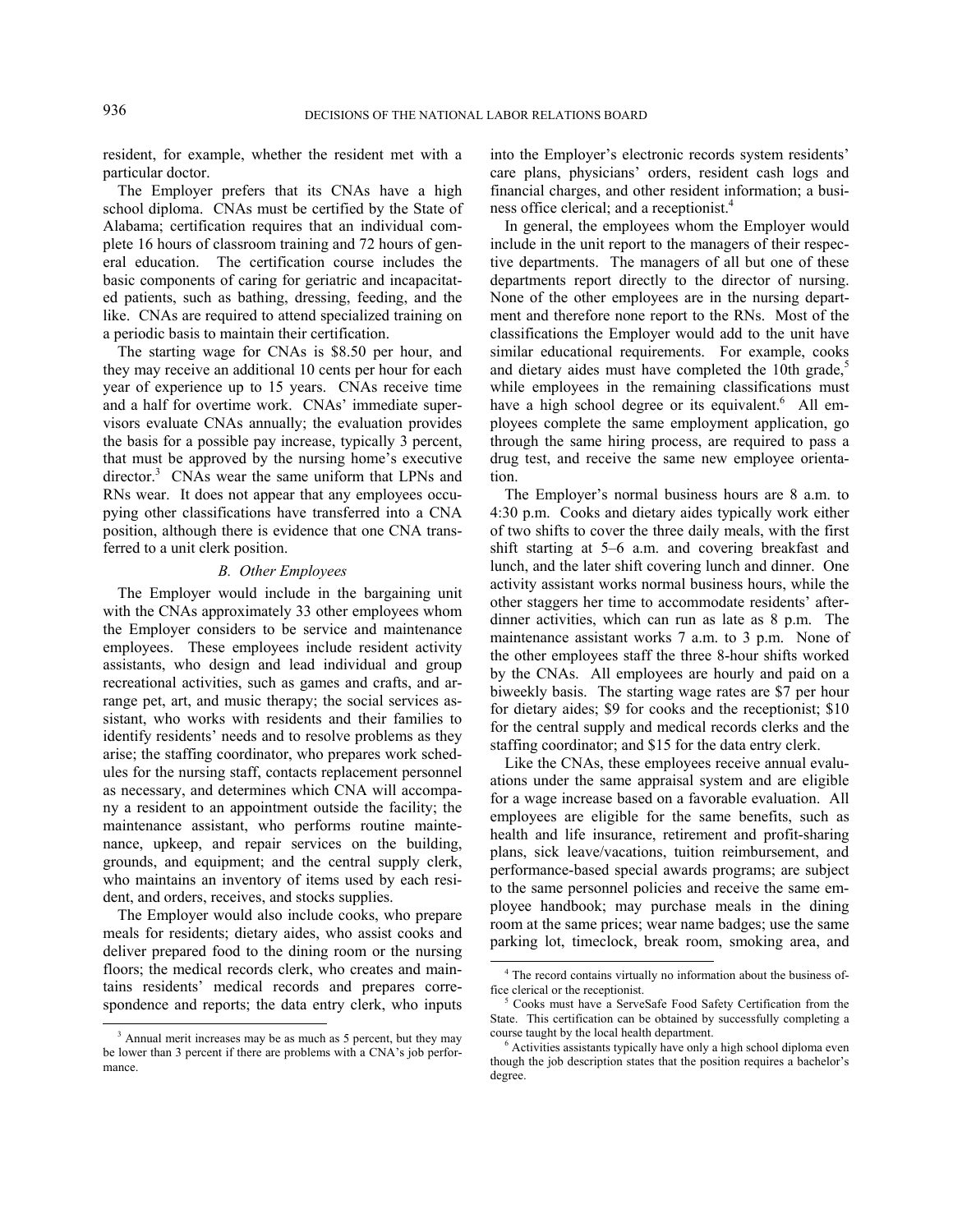bulletin boards; attend regular monthly meetings as well as occasional group meetings and in-service training sessions; and are invited to attend the annual holiday party and other social functions. Dietary aides and the maintenance assistant wear uniforms, but the uniform is different from the one worn by CNAs, LPNs, and RNs.

## IV. ANALYSIS

We begin our analysis with the Employer's argument resting on *Park Manor*. After concluding that *Park Manor* should be overruled, we turn to the general principles that guide the Board's determination of whether a proposed unit is appropriate and, specifically, the question of how those principles apply when the employer contends that the smallest appropriate unit contains employees not included in the petitioned-for unit.

### *A. Park Manor*

The Employer and its supporting amici do not question the Regional Director's finding that the CNAs share a community of interest with each other. In other words, no party or amicus suggests that the CNAs' terms and conditions of employment are too varied for them to be grouped together in the same unit. Nor would such a suggestion be credible given the facts described above. Rather than arguing that the CNAs do not share a community of interest with each other, the Employer and its supporting amici argue that the smallest appropriate unit containing the CNAs is an overall service and maintenance unit. The Employer bases its argument on the Board's decision in *Park Manor*.

The Board's decision in *Park Manor* must be understood within the context of the 1974 health care amendments to the NLRA; the resulting controversy about the amendments' implications for unit determination in acute care hospitals; the Board's effort to resolve that controversy through rulemaking; and the Supreme Court's decision in *American Hospital Assn.,* 499 U.S. 606 (1991), which upheld the Board rule and clarified the legal import of statements in the legislative history of the 1974 amendments concerning undue fragmentation of bargaining units.

Nursing homes have been subject to the Board's jurisdiction since the adoption of the NLRA in 1935. The 1974 amendments extended the coverage of the Act to nonprofit hospitals (which had been exempted by the 1947 amendments). In extending the Act's coverage to such hospitals, Congress also amended the Act to tailor certain of its provisions specifically to the health care industry, for example, requiring that labor organizations provide 10 days' notice before initiating a strike among health care employees. 29 U.S.C. § 158(g). As the Supreme Court has recognized, however, the 1974 amendments "made no change in the Board's authority to determine the appropriate bargaining unit in each case." *American Hospital Assn.,* 499 U.S. at 615.

Nevertheless, following the amendments, health care employers, in litigation under the NLRA, pointed to the following statement in both the Senate and House Reports on the amendments:

Due consideration should be given by the Board to preventing proliferation of bargaining units in the health care industry. In this connection, the Committee notes with approval the recent Board decisions in *Four Seasons Nursing Center*, 208 NLRB [403] (1974), and *Woodland Park Hospital*, 205 NLRB [888] (1973), as well as the trend toward broader units enunciated in *Extendicare of West Virginia*, [*d/b/a St. Luke's Hospital*], 203 NLRB [1232] (1973).

S. Rep. No. 766, 93rd Cong., 2d Sess. 5 (1974); H.R. Rep. No. 1051, 93rd Cong., 2d Sess. 7 (1974) (footnote omitted).7

In *American Hospital Assn.*, supra, however, the Supreme Court made clear that the statements in the committee reports are not binding on the Board: "Petitioner does not—and obviously could not—contend that this statement in the Committee Reports has the force of law." 499 U.S. at 616. Indeed, the Court observed that "legislative history that cannot be tied to the enactment of specific statutory language ordinarily carries little weight in judicial interpretation of the statute." Id. at 617 (citing *Public Employees Retirement System of Ohio v. Betts,* 492 U.S. 158, 168 (1989)). Rather, the Court characterized the reports' statement as an "admonition," noting that "[i]f Congress believes that the Board has not given 'due consideration' to the issue, Congress may fashion an appropriate response." Id. As the District of Columbia Circuit had observed earlier, "Congress, in the final analysis, decided against modifying [S]ection 9 of the Act" and the courts and the Board have "no authority

 <sup>7</sup> The statements in the Committee Reports were elaborated upon on the floor by key legislators, see 120 Cong. Rec. 12944-45 (statement of Senator Taft, May 2, 1974); 13559-60 (statement of Senator Taft, May 7, 1974); 22575 (Statement of Senator Williams, July 10, 1974); 22949 (statement of Representative Ashbrook, July 11, 1974), although Senator Harrison Williams, Chairman of the Committee on Labor and Public Welfare and a chief sponsor of the amendments, observed that the admonition concerning proliferation was intended to leave the determination of appropriate units within the Board's broad discretion:

While the committee clearly intends that the Board give due consideration to its admonition to avoid an undue proliferation of units in the health care industry, it did not within this framework intend to preclude the Board acting in the public interest from exercising its specialized experience and expert knowledge in determining appropriate bargaining units.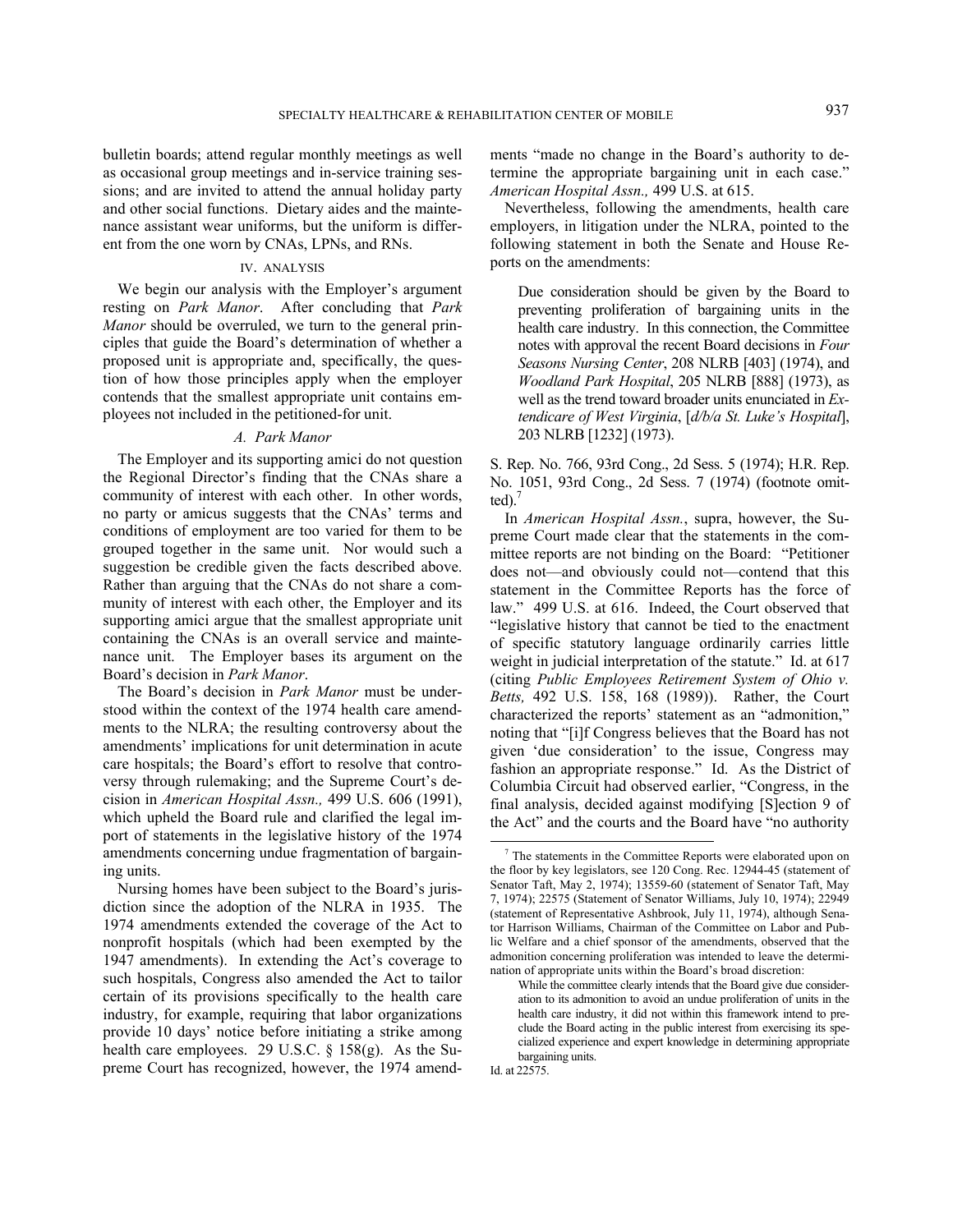to *enforce* alleged principles gleaned *solely* from legislative history that has no statutory reference point." *Electrical Workers Local 474 v. NLRB*, 814 F.2d 697, 699, 700 (D.C. Cir. 1987) (emphasis in original). $8$  The Act thus provides no basis for defining appropriate units in the health care industry using different criteria than are applied in other industries.<sup>9</sup>

Nevertheless, after the passage of the 1974 amendments and before the Supreme Court's decision in *American Hospital Assn.*, uncertainty about the import of the "admonition" in the legislative history led to serious disagreement among Board Members and between the Board and several courts of appeals concerning appropriate bargaining units in acute care hospitals. The Board sought to resolve this disagreement by exercising its rulemaking authority. Effective May 22, 1989, the Board adopted a rule defining eight appropriate units in acute care hospitals and providing that all other units are inappropriate absent "extraordinary circumstances." 54 Fed. Reg. 6336-01 (1989). The rule has generally been understood to place CNAs working in acute care hospitals in a unit including all nonprofessional service and maintenance employees. See 29 CFR  $\S$  103.30(a)(8); *Rhode Island Hospital*, 313 NLRB 343 (1993) (parties stipulated to nursing assistants' inclusion in "nonprofessional" unit).

For our purposes here, the critical fact about the Board's acute care hospital unit rule is that by its express terms it does not apply to this case or to nursing homes generally, and no party contends otherwise. Only "acute care hospitals" are covered, and the definition of acute care hospitals expressly excludes "facilities that are primarily nursing homes." The rule also expressly provides that "[t]he Board will determine appropriate units in other health care facilities . . . by adjudication." 29 CFR. §§  $103.30(a)$ ,  $(f)(2)$ , and  $(g)$ . The rule does not apply to nursing homes because, after conducting considerable factfinding, the Board concluded that there were "substantial differences between nursing homes and hospitals . . . which affect staffing patterns and duties." 53 Fed. Reg. 33928 (1988).

While the Employer and its supporting amici concede that the acute care hospital rule does not by its terms apply here, they argue that the Board's decision in *Park Manor* nevertheless requires that the rule be applied. The petitioning Union and its supporting amici argue the opposite. That alone suggests that our decision in *Park Manor* has done little to provide interested parties with guidance in defining appropriate units in the long-term care industry.<sup>10</sup> For that reason, as well as those detailed below, we have decided to overrule *Park Manor* and to apply our traditional community-of-interest standards in this case and others like it.

The Board in *Park Manor* rejected both an extension of the acute care hospital rule beyond its express terms and the formulation of a similar rule applicable to nursing homes. Yet the Board also rejected use of our traditional community-of-interest approach. Rather, the Board remanded the case to the regional director "for further consideration that takes account of (1) what was learned about nursing homes, LPNs, and technicals generally in the rulemaking proceeding that led to the Board's Rule governing units in acute care hospitals, and (2) Board cases involving nursing home units issued prior to the rulemaking." 305 NLRB at 874.

While we consider both of those factors here, we are persuaded that it is no longer sound policy to focus on a rulemaking record created over two decades ago concerning a highly dynamic industry and on cases decided even earlier. In fact, even 22 years ago, the Board acknowledged in its Notices of Proposed Rulemaking and Final Rule that the "nursing home industry is . . . in a period of rapid transition" and that "our information as to nursing homes was limited." 53 Fed. Reg. 33928; 54 Fed. Reg. 16343. It makes even less sense to rely heavily on that record today, when it was recognized at the time it was created that it was "limited" and did not provide an adequate basis for the Board to reach any conclusions concerning bargaining units in nursing homes.

Perhaps for this reason, the Board's attempt to capture its novel approach in *Park Manor* in terms interested parties could understand and apply fell short. The Board stated:

we do not choose at this time to substitute for either "disparity of interests" or "community of interests" yet

<sup>&</sup>lt;sup>8</sup> The courts of appeals as well as the Board have applied this principle to other aspects of the legislative history of the health care amendments. See, e.g., *Beverly Health & Rehabilitation Services v. NLRB*, 317 F.3d 316, 320–321 (D.C. Cir. 2003) (rejecting the Board's reliance in *Greater New Orleans Artificial Kidney Center*, 240 NLRB 432 (1979), on similar statements in the committee reports providing that a labor organization could extend the notice time and date of a strike among employees of a health care employer by up to 72 hours without providing a new 10-day notice); *Alexandria Clinic, P.A.*, 339 NLRB 1262 (2003) (expressly overruling *Greater New Orleans* with regard to the Board's reliance on legislative history where statutory language was clear), enfd. sub nom. *Minnesota Licensed Practical Nurses Assn. v. NLRB*, 406 F.3d 1020 (8th Cir. 2005).

Those traditional criteria are, however, as explained infra at fn. 19, directly tied to how particular employers have structured their workplaces and are thus acutely sensitive to differences among industries.

 <sup>10</sup> Our dissenting colleague argues that *Park Manor* has provided clear guidance yet provides no explanation of what the decision means other than that the Board should apply the acute care hospital rules beyond their express terms.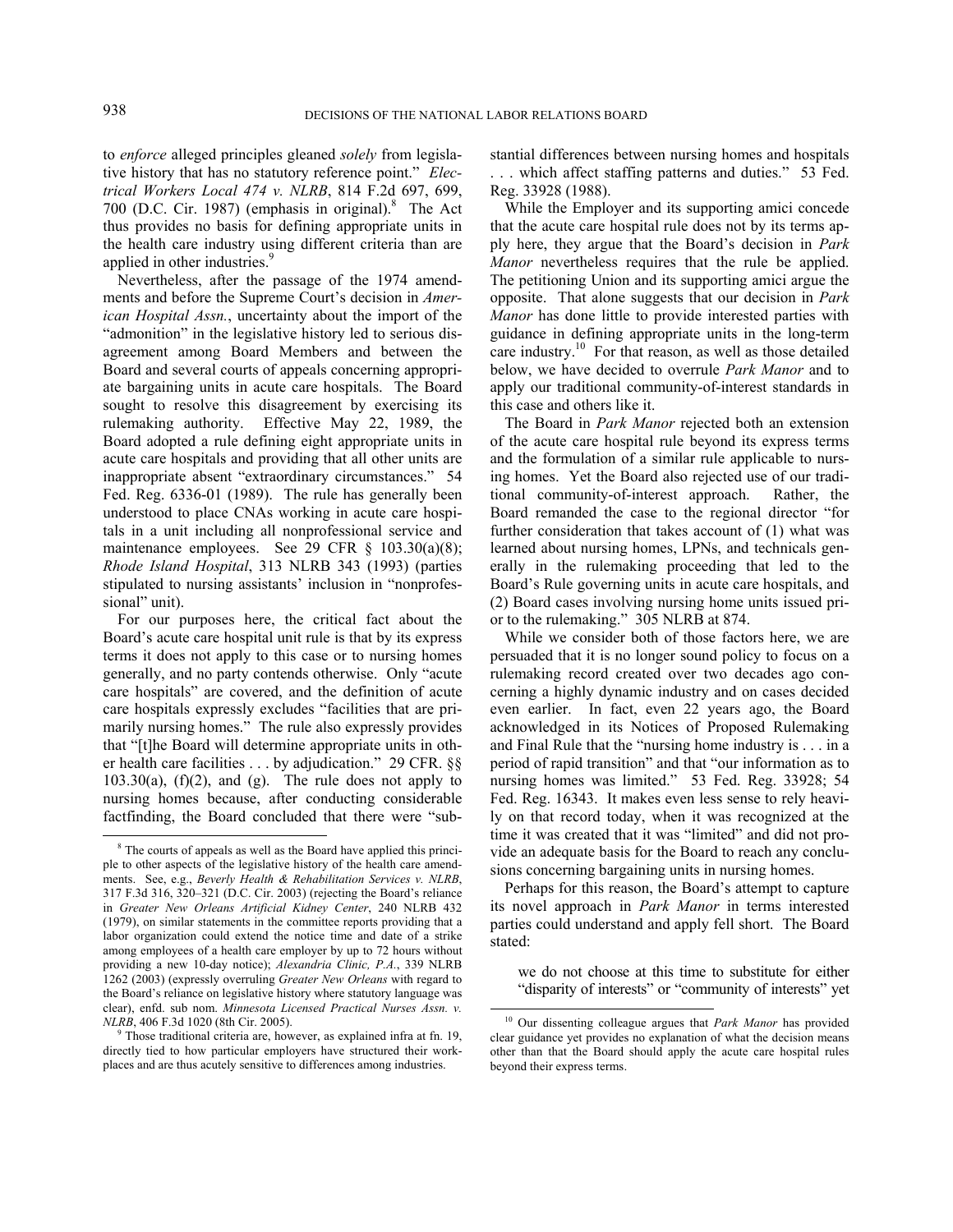another short-hand phrase by which units in all nursing homes or other nonacute care facilities will be measured. Instead, we prefer to take a broader approach utilizing not only "community of interests" factors but also background information gathered during rulemaking and prior precedent. Thus, as more fully set forth below, our consideration will include those factors considered relevant by the Board in its rulemaking proceedings, the evidence presented during rulemaking with respect to units in acute care hospitals, as well as prior cases involving either the type of unit sought or the particular type of health care facility in dispute.

*Park Manor*, 305 NLRB at 875 (footnotes omitted). The Board then noted, "[f]or those most comfortable with verbal formulas, perhaps this might be referred to as the 'pragmatic or empirical community of interests' approach." Id. at fn. 16.

Looking at that formulation now, with hindsight, we think that "those factors considered relevant by the Board in its rulemaking proceedings" were not sufficiently identified to provide meaningful guidance. Moreover, although "prior cases involving either the type of unit sought or the particular type of health care facility in dispute" must, of course, be considered as always, $\frac{11}{11}$ many Board and court decisions in this area issued prior to the Supreme Court's decision in *American Hospital Assn.* are of questionable continued validity. See *California Pacific Medical Center v. NLRB*, 87 F.3d 304, 308–310 (9th Cir. 1996) (reviewing various courts' changed approaches after *American Hospital Assn.* in course of rejecting employer's contention that "disparity of interests" test should apply, rather than single-facility presumption), enfg. *Children's Hospital of San Francisco*, 312 NLRB 920 (1993). Ultimately, we are simply unable to understand how a "'pragmatic or empirical community of interests' approach" differs meaningfully from our traditional community-of-interest approach. The traditional community-of-interest test is intended, as the Act requires, to assure employees the "fullest freedom in exercising the rights guaranteed by th[e] Act," 29 U.S.C. § 159(b), rather than to satisfy an abstract notion

of the most appropriate unit, and is thus pragmatic. In addition, it has always been informed by empirical knowledge acquired by the Board about the industry and workplace at issue. The approach suggested in *Park Manor* has actually led in the opposite direction because, rather than directing attention to the facts in the particular case and those concerning the industry as it exists at present, it proposes a backward-looking standard using facts and analysis already over two decades out of date. This approach is both confusing and misguided.

After setting forth the above-described factors to consider, the *Park Manor* Board quoted with approval the following statement from the second Notice of Proposed Rulemaking (NPRM) leading to the acute care hospital unit rule:

[I]n exercising its discretion to determine appropriate units, the Board must steer a careful course between two undesirable extremes: If the unit is too large, it may be difficult to organize, and, when organized, will contain too diversified a constituency which may generate conflicts of interest and dissatisfaction among constituent groups, making it difficult for the union to represent; on the other hand, if the unit is too small, it may be costly for the employer to deal with because of repetitious bargaining and/or frequent strikes, jurisdictional disputes and wage whipsawing, and may even be deleterious for the union by too severely limiting its constituency and hence its bargaining strength. [Footnote omitted.] The Board's goal is to find a middle-ground position, to allocate power between labor and management by "striking the balance" in the appropriate place, with units that are neither too large nor too small.

*Park Manor*, 305 NLRB at 876 (quoting 53 Fed. Reg. 33904).12 In our view, Congress itself struck the appropri-

<sup>&</sup>lt;sup>11</sup> However, understanding the unique nature of the statutory standard, which requires only that the proposed unit be *an* appropriate unit, is critical to properly applying prior precedent to determine if a proposed unit is an appropriate unit. Prior precedent holding a unit similar to a proposed unit to be appropriate in a similar setting is persuasive, but prior precedent holding a *different* unit to be appropriate in a similar setting is *not* persuasive. See *Overnite Transportation Co.*, 322 NLRB 723, 724 (1996). Too often, parties in representation proceedings misunderstand this aspect of the statutory standard. They mistakenly cite prior cases holding that a particular unit is appropriate as support for the proposition that a different proposed unit must be inappropriate. We reiterate today that such a conclusion does not follow.

 <sup>12</sup> Neither the NPRM nor the *Park Manor* Board cited prior Board decisions as endorsing, applying, or otherwise illustrating these principles. Nor were the principles derived from the rulemaking record or other empirical evidence. Rather, the NPRM cited as authority two legal treatises: Robert A. Gorman, *Basic Text on Labor Law* 66–69 (1976), and John E. Abodeely, Randi C. Hammer & Andrew L. Sander, *The NLRB and the Appropriate Bargaining Unit* 12–13 (rev. ed. 1981). The NPRM also cited a decision of the United States Court of Appeals for the Seventh Circuit: *NLRB v. Hillview Health Care Center*, 705 F.2d 1461, 1469–1470 (7th Cir. 1983).

In *Hillview Health*, which involved a nursing home, the Seventh Circuit upheld the Board's determination that a bargaining unit consisting solely of seven LPNs—and excluding "nurse's aides and other low—level workers"—was appropriate. 705 F.2d at 1469–1470. As to the appropriate "balance," the Seventh Circuit observed:

The statute gives little guidance to the Board on where to strike the balance but does suggest that any tilt should be in favor of unions. Section 9(b) of the Act, 29 U.S.C. § 159(b), requires the Board to "decide in each case whether, *in order to assure to employees the fullest freedom in exercising the rights guaranteed by this subchapter*, the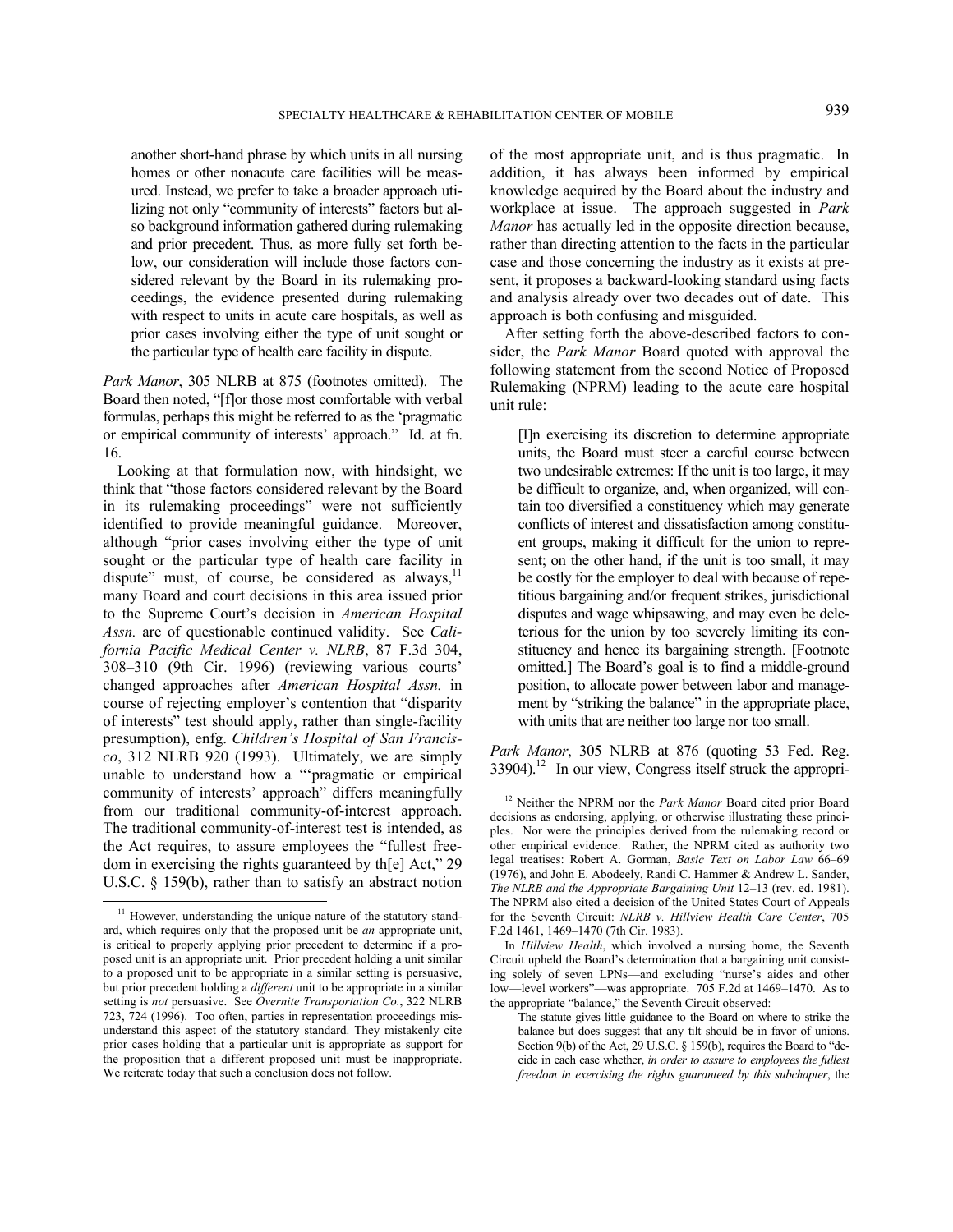-

ate balance in adopting and amending Section 9 of the Act. Our determination of whether a proposed unit is an appropriate unit must be guided by the principles of unit determination drawn from the language of the statute, which we review below.<sup>13</sup>

As read by the Employer and its supporting amici, *Park Manor* holds that there is only one set of appropriate units in nursing homes and similar facilities.<sup>14</sup> As amici American Hospital Association and American Society for Healthcare Human Resources Administration acknowledge, "[a]s a practical matter, under *Park Manor*'s 'pragmatic or empirical community of interests approach,' the Board generally has found appropriate at nonacute care facilities *only* those units that would be appropriate at acute care hospitals," i.e., only one set of appropriate units. Brief at 16 (emphasis added). In other words, the Employer and its supporting amici would have the Board require that all employees in all nursing homes and other nonacute care facilities be limited to seeking representation in a single set of units. But the suggestion that there is only one set of appropriate units in an industry runs counter to the statutory language and the main corpus of our unit jurisprudence, which holds that the Board need find only that the proposed unit is *an* appropriate unit, rather than the most appropriate unit, and that there may be multiple sets of appropriate units in any workplace. See infra at slip op. at 8**–**9.15 Accepting

Id. at 1469 (citation omitted).  $13$  Our dissenting colleague embraces this balancing approach, but does not suggest what metrics the Board should use in weighing the parties' interests, how it provides clear guidance to interested parties, or where in the Act Congress authorized such an unrestrained exercise of

authority on the part of the Board. 14 Notably, the Board in *Park Manor* expressly disclaimed such an intention: "[W]e do not have a sufficient body of empirical data as to nursing homes to make a uniform rule as to them at this time, and perhaps never will because we are not sure that all are sufficiently uniform

to warrant finding the same units appropriate for all." Id. at 875. <sup>15</sup> Of course, the acute care hospital unit rule represents an exception to the foregoing analysis, but it emerged out of unique circumstances: the existence of "lengthy and costly litigation over the issue of appropriate bargaining units in each case." 54 Fed. Reg. 16336 (1989). Those circumstances did not extend to nursing homes. See 53 Fed. Reg. 33928–33929 (1988) ("decid[ing] to exclude nursing homes from the rule" partly because "there is no need at this time for a rule with respect to nursing homes as there has been no prolonged litigation and no party has expressed any problems in this area." Moreover, the acute care hospital unit rule was adopted prior to the Supreme Court's authoritative pronouncement on the weight to be accorded the legislative history concerning undue proliferation. While the dissent suggests that doctrinal evolution in this area should proceed via rulemaking, we note that *Park Manor* was a Board decision and that all the other principles

the Employer's position "would stand on its head the statutory concept of an appropriate unit." *Overnite*, 322 NLRB at 725.

The Act itself does create a set of presumptively appropriate bargaining units<sup>16</sup> and the Board has created other such presumptions.<sup>17</sup> Indeed, the Board has specifically recognized that certain of the units defined for acute care hospitals in the rules, including the service and maintenance unit, are presumptively appropriate in nursing homes, and we continue to adhere to that principle and those holdings. See *Jersey Shore Nursing & Rehabilitation Center*, 325 NLRB 603, 603 (1998) (service and maintenance unit "appropriate on its face"). See also *Marian Manor for the Aged & Infirm, Inc.*, 333 NLRB 1084, 1094 (2001) (service and maintenance unit "is presumptively appropriate"); *Hebrew Home & Hospital,*  311 NLRB 1400 (1993) (skilled maintenance unit); *Hillhaven Convalescent Center*, 318 NLRB 1017 (1995) (service and maintenance unit). But the Employer suggests not that *Park Manor* creates a presumption that the units defined in the rule are appropriate in nonacute care facilities, but that *Park Manor* holds that those units are the *only* appropriate units absent exceptional circumstances.

The Employer's suggestion is at odds with our unit jurisprudence. A party petitioning for a unit other than a presumptively appropriate unit (when one exists, as it does here) bears no heightened burden to show that the petitioned-for unit is also an appropriate unit. The existing presumptions are thus consistent with the statutory requirement that the proposed unit need only be an appropriate unit, because they merely shift the burden to the party arguing that a petitioned-for and presumptively appropriate unit is inappropriate. In contrast, the Employer and its supporting amici read *Park Manor* to cre-

unit appropriate for the purposes of collective bargaining shall be the employer unit, craft unit, plant unit, or subdivision thereof. . . ." (Emphasis added.) . . . Consistently with the statutory slant, the Board's unit determinations emphasize homogeneity ("community of interest") rather than the adverse effect of multiple units on the employer.

we apply here were established via adjudication. Indeed, even in the acute care hospital rulemaking proceeding, the Board concluded that it should proceed via adjudication outside that limited context.<br><sup>16</sup> The Act provides that the Board shall decide whether "the unit ap-

propriate for purposes of collective bargaining shall be the employer unit, craft unit, plant unit, or subdivision thereof." 29 U.S.C. § 159(b). Based on this statutory language, the Board has held that units consisting of all employees of an employer, all employees in a particular craft, or all employees at a particular plant are presumptively appropriate. See, e.g., *Greenhorne & O'Mara, Inc.,* 326 NLRB 514, 517 (1998) (petitioned-for employerwide unit is presumptively appropriate); *Mallinckrodt Chemical Works*, 162 NLRB 387 (1966) (setting forth factors for determining when craftwide unit is appropriate); *Hilander Foods*, 348 NLRB 1200, 1200 (2006) ("single-facility unit is presumptively appropriate"). 17 See, e.g., *Groendyke Transport*, 171 NLRB 997, 998 (1968) (sin-

gle-terminal units are presumptively appropriate regarding drivers); cf. *Colorado Interstate Gas Co.*, 202 NLRB 847, 848–849 (1973) (systemwide units are "optimal" for public utilities, and Board "is reluctant to fragmentize them, absent compelling circumstances").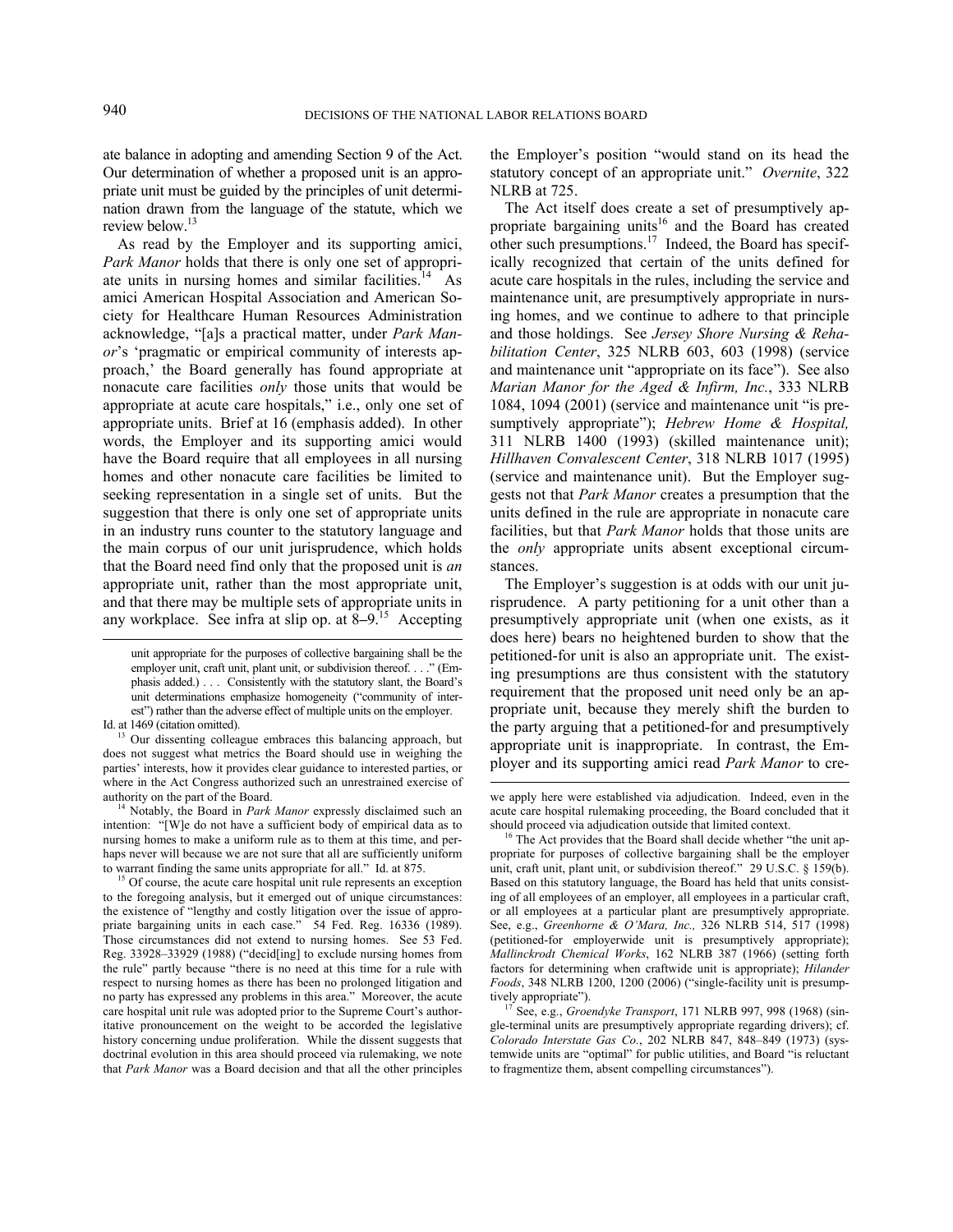ate the opposite of presumptively appropriate units: an entire set of conclusively or nearly conclusively inappropriate units in the subacute care hospital health care industry.

The Employer's argument based on *Park Manor* thus runs counter to the Supreme Court's observation that the "[w]ide variations in the forms of employee selforganization and the complexities of modern industrial organization make difficult the use of inflexible rules as the test of an appropriate unit. Congress was informed of the need for flexibility in shaping the unit to the particular case and accordingly gave the Board wide discretion in the matter." *NLRB v. Hearst Publications, Inc*., 322 U.S. 111 (1944) (footnote omitted). Indeed, the Court has further observed, "[t]he issue as to what unit is appropriate for bargaining is one for which no absolute rule of law is laid down by statute, and none should be by decision." *Packard Motor Car Co. v. NLRB*, 330 U.S. 485, 491 (1947). Thus, determination of whether a proposed unit is an appropriate unit requires "examination of the facts of each case" and cannot be based on "conclusory rationales." *NLRB v. Yeshiva University*, 444 U.S. 672, 691 (1980).

For all these reasons, we have determined that continuing to apply *Park Manor* is not consistent with our statutory charge, that *Park Manor*'s approach has become obsolete, and that *Park Manor* failed to provide clear guidance to interested parties or the Board. We therefore overrule *Park Manor* and return to the application of traditional community-of-interest considerations in determining if a proposed unit is an appropriate unit in nonacute health care facilities.

## *B. Application of the Traditional Principles of Unit Determination*

Having decided to no longer follow *Park Manor*'s idiosyncratic approach, and instead to apply the Board's traditional approach in cases involving long-term care facilities, we begin with the language of the Act.

As the Supreme Court has recognized, Section 9(a), "read in light of the policy of the Act, implies that the initiative in selecting an appropriate unit resides with the employees." *American Hospital Assn.*, 499 U.S. at 610. The Act does not specify the unit within which employees must organize for purposes of collective bargaining. Rather, it provides for the filing of a petition seeking an election in a specified unit. Section  $9(c)(1)(A)$  provides for the filing of a petition "by an employee or group of employees or any individual or labor organization acting in their behalf alleging that a substantial number of employees (i) wish to be represented for collective bargaining." The Board has construed that statutory first step in the representation case process to permit the petitioner to

describe the unit within which "a substantial number of employees . . . wish to be represented."

Procedurally, the Board examines the petitioned-for unit first. If that unit is an appropriate unit, the Board proceeds no further. As the Board recently explained, "the Board looks first to the unit sought by the petitioner, and if it is an appropriate unit, the Board's inquiry ends." *Wheeling Island Gaming, Inc.*, 355 NLRB 637, 637 fn. 2 (2010). See also *Boeing Co.*, 337 NLRB 152, 153 (2001). Here, of course, the employees have proposed a unit consisting of a set of employees who are clearly identifiable as a group: all employees in the CNA classification.

The Act further declares in Section 9(b) that "[t]he Board shall decide in each case whether, in order to assure to employees the fullest freedom in exercising the rights guaranteed by this Act, the unit appropriate for the purposes of collective bargaining shall be the employer unit, craft unit, plant unit, or subdivision thereof." The first and central right set forth in Section 7 of the Act is employees' "right to self-organization." As the Board has observed, "Section 9(b) of the Act directs the Board to make appropriate unit determinations which will 'assure to employees the fullest freedom in exercising rights guaranteed by this Act.' i.e., the rights of self-organization and collective bargaining." *Federal Electric*  Corp., 157 NLRB 1130, 1132 (1966).<sup>18</sup>

The Board has historically honored this statutory command by holding that the petitioner's desire concerning the unit "is always a relevant consideration." *Marks Oxygen Co.,* 147 NLRB 228, 229 (1964). See also, e.g., *Mc-Mor-Han Trucking Co*., 166 NLRB 700, 701 (1967) (reaffirming "polic[y] . . . of recognizing the desires of petitioners as being a relevant consideration in the making of unit determinations"); *E. H. Koester Bakery Co*., 136 NLRB 1006, 1012 (1962). Section 9(c)(5) of the Act provides that "the extent to which the employees have organized shall not be controlling." But the Supreme Court has made clear that the extent of organiza-

<sup>&</sup>lt;sup>18</sup> The right to "self-organization" is a species of the right to freely associate. See *Thomas v. Collins*, 323 U.S. 516, 532 (1945) ("[t]he right thus to discuss, and inform people concerning, the advantages and disadvantages of unions and joining them is protected not only as part of free speech, but as part of free assembly"). A key aspect of the right to "self-organization" is the right to draw the boundaries of that organization—to choose whom to include and whom to exclude. Cf. *Roberts v. U.S. Jaycees*, 468 U.S. 609, 618 (1984) (recognizing that "individuals' selection of those with whom they wish to join in a common endeavor" is a key element of freedom of association).Thus, employees exercise their Sec. 7 rights not merely by petitioning to be represented, but by petitioning to be represented in a particular unit. The statute commands that we assure employees the fullest freedom in exercising all these rights, including the right to choose whom to associate with, when we determine whether their proposed unit is an appropriate one.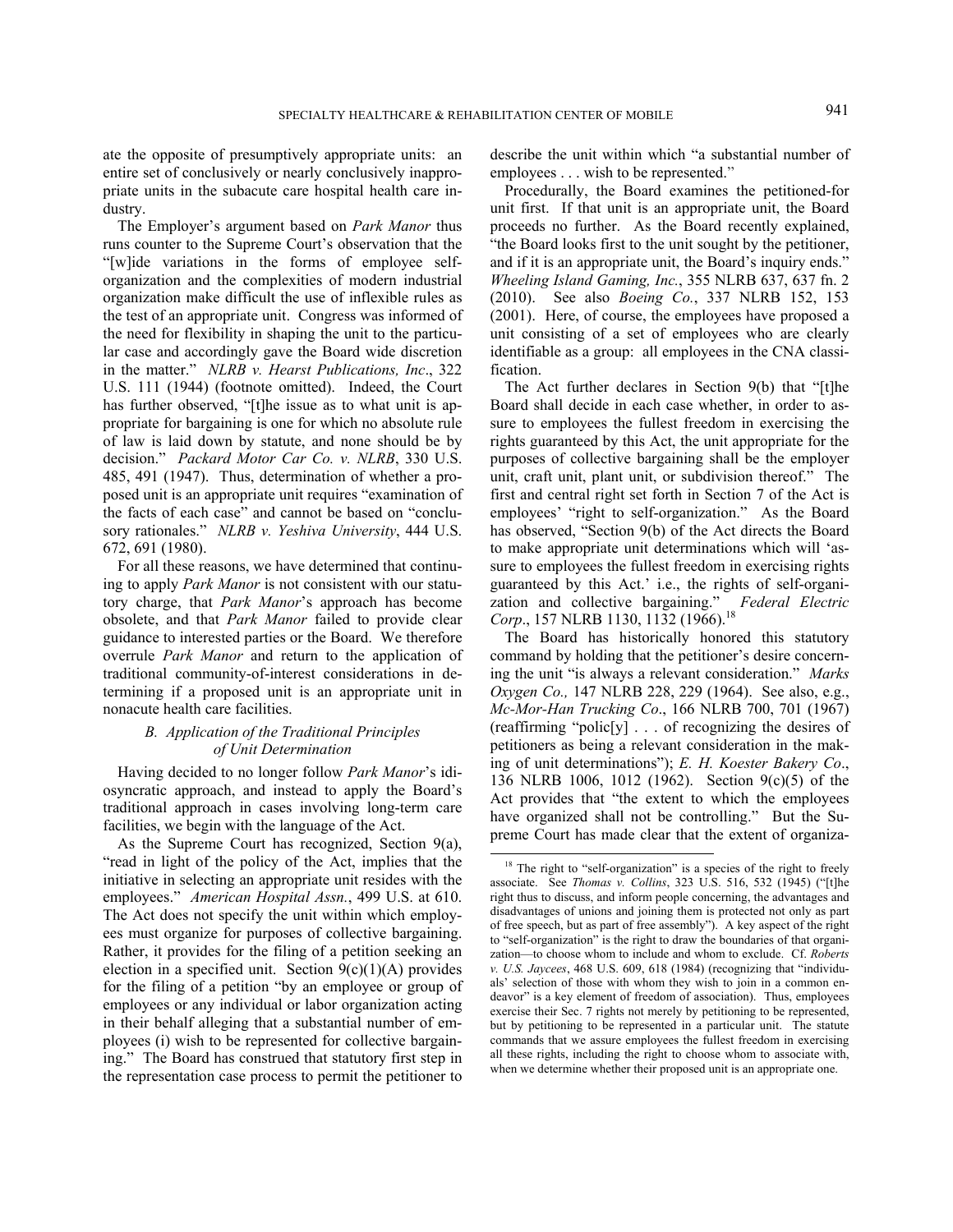tion may be "consider[ed] . . . as one factor" in determining if the proposed unit is an appropriate unit. *NLRB v. Metropolitan Life Insurance Co*., 380 U.S. 438, 442 (1965). In *Metropolitan Life*, the Court made clear that "Congress intended to overrule Board decisions where the unit determined could *only* be supported on the basis of the extent of organization." Id. at 441 (emphasis added). In other words, the Board cannot stop with the observation that the petitioner proposed the unit, but must proceed to determine, based on additional grounds (while still taking into account the petitioner's preference), that the proposed unit is an appropriate unit. Thus, both before and after the adoption of the  $9(c)(5)$  language in 1947, the Supreme Court had held, "[n]aturally the wishes of employees are a factor in a Board conclusion upon a unit." *Pittsburgh Plate Glass Co. v. NLRB*, 313 U.S. 146, 156 (1941). We thus consider the employees' wishes, as expressed in the petition, a factor, although not a determinative factor here.

We proceed, then, to determine if the employees' proposed unit consisting of all CNAs is "a unit" appropriate for the purposes of collective bargaining under Section 9(a). Again, the Supreme Court has recognized that the language of Section 9(a) "suggests that employees may seek to organize 'a unit' that is 'appropriate'—not necessarily *the* single most appropriate unit." *American Hospital Assn.*, 499 U.S. at 610 (emphasis in original). In other words, as the District of Columbia Circuit has held, "[m]ore than one appropriate bargaining units logically can be defined in any particular factual setting." *Country Ford Trucks, Inc. v. NLRB*, 229 F.3d 1184, 1189 (D.C. Cir. 2000) (quoting *Operating Engineers Local 627 v. NLRB*, 595 F.2d 844, 848 (D.C. Cir. 1979)). See also *Overnite*, 322 NLRB at 723 ("It is well-settled then that there is more than one way in which employees of a given employer may be appropriately grouped for purposes of collective bargaining.").

In making the determination of whether the proposed unit is an appropriate unit, the Board's "focus is on whether the employees share a 'community of interest.'" *NLRB v. Action Automotive, Inc.*, 469 U.S. 490, 491 (1985). In determining whether employees in a proposed unit share a community of interest, the Board examines:

ees; have distinct terms and conditions of employment; and are separately supervised.

*United Operations, Inc.*, 338 NLRB 123, 123 (2002). Accord: *Agri Processor Co. v. NLRB*, 514 F.3d 1, 8 (D.C. Cir. 2008) (to determine if a community of interest exists, the Board typically looks at the similarity of wages, benefits, skills, duties, working conditions, and supervision of the employee); *Bartlett Collins Co.*, 334 NLRB 484, 484 (2001) ("In determining whether the employees possess a separate community of interest, the Board examines such factors as mutuality of interest in wages, hours, and other working conditions; commonality of supervision; degree of skill and common functions; frequency of contact and interchange with other employees; and functional integration.").<sup>19</sup>

Here, employees in the proposed unit clearly (and undisputedly) share a community of interest. The Regional Director so concluded based on the CNAs' "[d]istinct training, certification, supervision, uniforms, pay rates, work assignments, shifts, and work areas." The CNAs, of course, all occupy the same job classification. The CNAs in the Employer's nursing department are unlike all the other employees the Employer would include in the unit. Thus, they wear distinctive nursing uniforms unlike all the other employees, most of whom wear no uniform at all. Because they are in the nursing department, the CNAs' immediate and intermediate supervision (by LPNs and RNs) is separate and distinct from all other employees'. The primary duty of the CNAs, unlike all the other employees, is the direct, hands-on care of facility residents. As a consequence, CNAs at this facility and nationwide experience unique risks and are subject to unique requirements. Only CNAs are routinely exposed to blood and other bodily fluids. Only CNAs

<sup>[</sup>W]hether the employees are organized into a separate department; have distinct skills and training; have distinct job functions and perform distinct work, including inquiry into the amount and type of job overlap between classifications; are functionally integrated with the Employer's other employees; have frequent contact with other employees; interchange with other employ-

<sup>&</sup>lt;sup>19</sup> It is highly significant that, except in situations where there is prior bargaining history, the community-of-interest test focuses almost exclusively on how *the employer* has chosen to structure its workplace. As the Board has recognized, "We have always assumed it obvious that the manner in which a particular employer has organized his plant and utilizes the skills of his labor force has a direct bearing on the community of interest among various groups of employees in the plant and is thus an important consideration in any unit determination." *International Paper Co.*, 96 NLRB 295, 298 fn. 7 (1951). In other words, in determining whether employees in the proposed unit share a community of interest, the Board both insures that they can be fairly represented by a single representative and that bargaining will occur within boundaries that make sense in the employer's particular workplace. This is true not simply because most of the facts at issue (lines of supervision, skill requirements, wage rates, etc.) are established by the employer, but also because the lines across which those facts are compared are typically drawn by the employer: lines between job classifications (as here), departments, functions, facilities, and the like.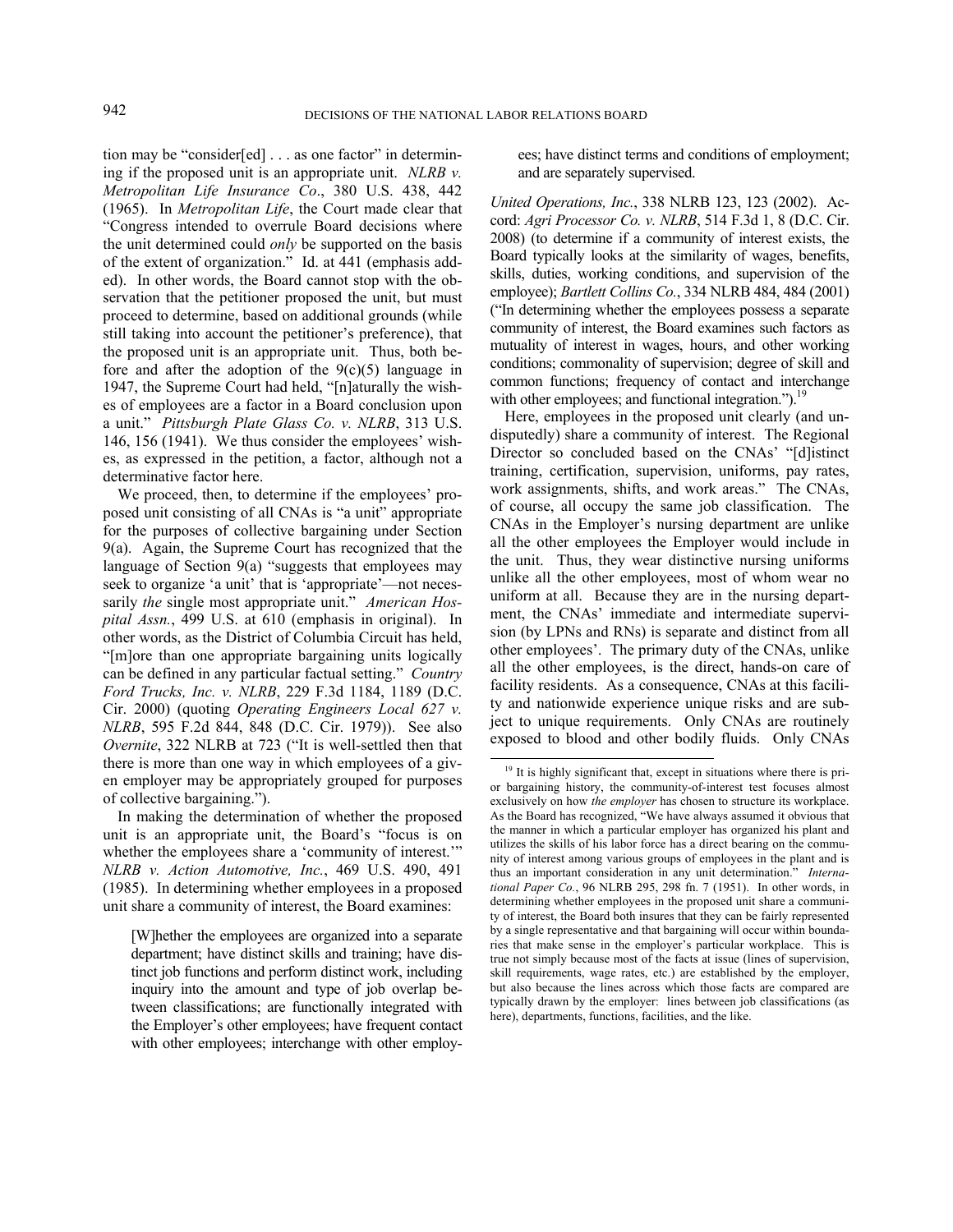routinely perform the physically demanding tasks of assisting residents with repositioning and ambulation.<sup>20</sup>

The CNAs' distinctive duties are further evidenced by the fact that, at this facility and across the nation, Federal regulations require that CNAs, unlike all nonnursing staff, must be certified by the State and have a minimum of 75 hours of training within 4 months of hire. 42 CFR  $§$  483.75(e).<sup>21</sup> CNAs, unlike the other employees, must also undergo periodic training in order to maintain their certification. Lacking such certification, other employees are barred from performing key CNA tasks such as assisting residents with eating and positioning. CNAs are the only employees required to staff three 8-hour shifts. CNAs are the only employees assigned to work exclusively in particular areas of the residential wings. CNAs also are paid according to a distinct wage scale although the scale falls within the range of those used to compensate the other employees. There is only "limited and unspecific" interaction among the CNAs and the other employees, as the Regional Director found, and CNAs rarely if ever interact with some of the other employees, such as the maintenance assistant, cooks, data entry clerk, business office clerical, and receptionist. There is no evidence of significant functional interchange or overlapping job duties. Finally, the Regional Director correctly found "no evidence" of transfers into the CNA position from the other job classifications and only one such transfer out of the CNA position.

Applying traditional community of interest factors to these facts, $2^{2}$  we have little difficulty in concluding that the petitioned-for unit is an appropriate unit.

*C. Application of the Traditional Standard When the Employer Contends that the Smallest Appropriate Unit Contains Employees not in the Petitioned-For Unit* 

Having overruled *Park Manor* and thus rejected the Employer's argument for a categorical application of the acute care hospital unit rule to nursing homes, and having found that the CNAs are clearly identifiable as a group and share a community of interest, we come to the question of what showing is required to demonstrate that a proposed unit consisting of employees readily identifiable as a group who share a community of interest is nevertheless *not* an appropriate unit because the smallest appropriate unit contains additional employees.

It is clear what types of showings are not sufficient. Given that the statute requires only *an* appropriate unit, once the Board has determined that employees in the proposed unit share a community of interest, it cannot be that the mere fact that they also share a community of interest with additional employees renders the smaller unit inappropriate. Stated in terms directly relevant to this case, "the Board has held that the appropriateness of an overall unit does not establish that a smaller unit is inappropriate." *Montgomery Ward & Co*., 150 NLRB 598, 601 (1964) (citing cases). Because a proposed unit need only be an appropriate unit and need not be the only or the most appropriate unit, it follows inescapably that demonstrating that another unit containing the employees in the proposed unit plus others is appropriate, or even that it is more appropriate, is not sufficient to demonstrate that the proposed unit is inappropriate. More must be shown. As the District of Columbia Circuit held, "[t]hat the excluded employees share a community of interest with the included employees does not, however, mean there may be no legitimate basis upon which to exclude them; that follows apodictically from the proposition that there may be more than one appropriate unit." *Blue Man Vegas, LLC v. NLRB*, 529 F.3d 417, 421 (D.C. Cir. 2008). The Seventh Circuit has agreed: "[I]t is not enough for the employer to suggest a more appropriate unit; it must 'show that the Board's unit is clearly inappropriate.'" *Dunbar Armored, Inc. v. NLRB*, 186 F.3d 844, 847 (7th Cir. 1999) (quoting *NLRB v. Aaron's Office Furniture*, 825 F.2d 1167, 1169 (7th Cir. 1987)).

Nor is a unit inappropriate simply because it is small.<sup>23</sup> The fact that a proposed unit is small is not alone a relevant consideration, much less a sufficient ground for finding a unit in which employees share a community of interest nevertheless inappropriate.<sup>24</sup> As the Supreme

<sup>&</sup>lt;sup>20</sup> The distinct nature of the CNAs' duties is evidenced by the fact that CNAs suffer a much higher incidence of workplace injury than the other classifications the Employer would include in the unit. Nationwide, CNAs were in the 98th percentile for injury rates in 2007, suffering more nonfatal injuries than either correctional officers or firefighters. Occupational Outlook Handbook; BLS, 2009 Nonfatal Occupational Injuries and Illnesses: Private Industry, State Government, and Local Government, Chart 5 (Nov. 9, 2009), at Local Government, Chart 5 (Nov. 9, 2009), at http://www.bls.gov/iif/osh/case/osch0043.pdf.

 $<sup>1</sup>$  Federal law imposes other unique requirements on CNAs, for ex-</sup> ample, that the states maintain a registry of all certified CNAs and make available to the public any findings of neglect or abuse by CNAs. 42 CFR § 1396r (e)(2)(A) and (B).<br><sup>22</sup> The dissent repeatedly insists that we have altered the traditional

community-of-interest test. We have not done so. Rather, we have applied that test and the dissent makes no effort to demonstrate that we have done so erroneously.

<sup>&</sup>lt;sup>23</sup> In fact, the proposed unit of CNAs in this case is over twice the median size of units found appropriate prior to Board-supervised elections in the last decade. 76 Fed. Reg. 36821 (June 22, 2011) (stating that median unit size from 2001 to 2010 has been 23–26 employees).

<sup>&</sup>lt;sup>24</sup> Only in the case of a unit composed of a single employee is small size disqualifying. See, e.g., *Mount St. Joseph's Home for Girls*, 229 NLRB 251, 252 (1977); *Luckenbach Steamship Co.*, 2 NLRB 181, 193 (1936) ("the principle of collective bargaining presupposes that there is more than one eligible person who desires to bargain"). But the Act permits the Board to find a unit appropriate so long as it contains more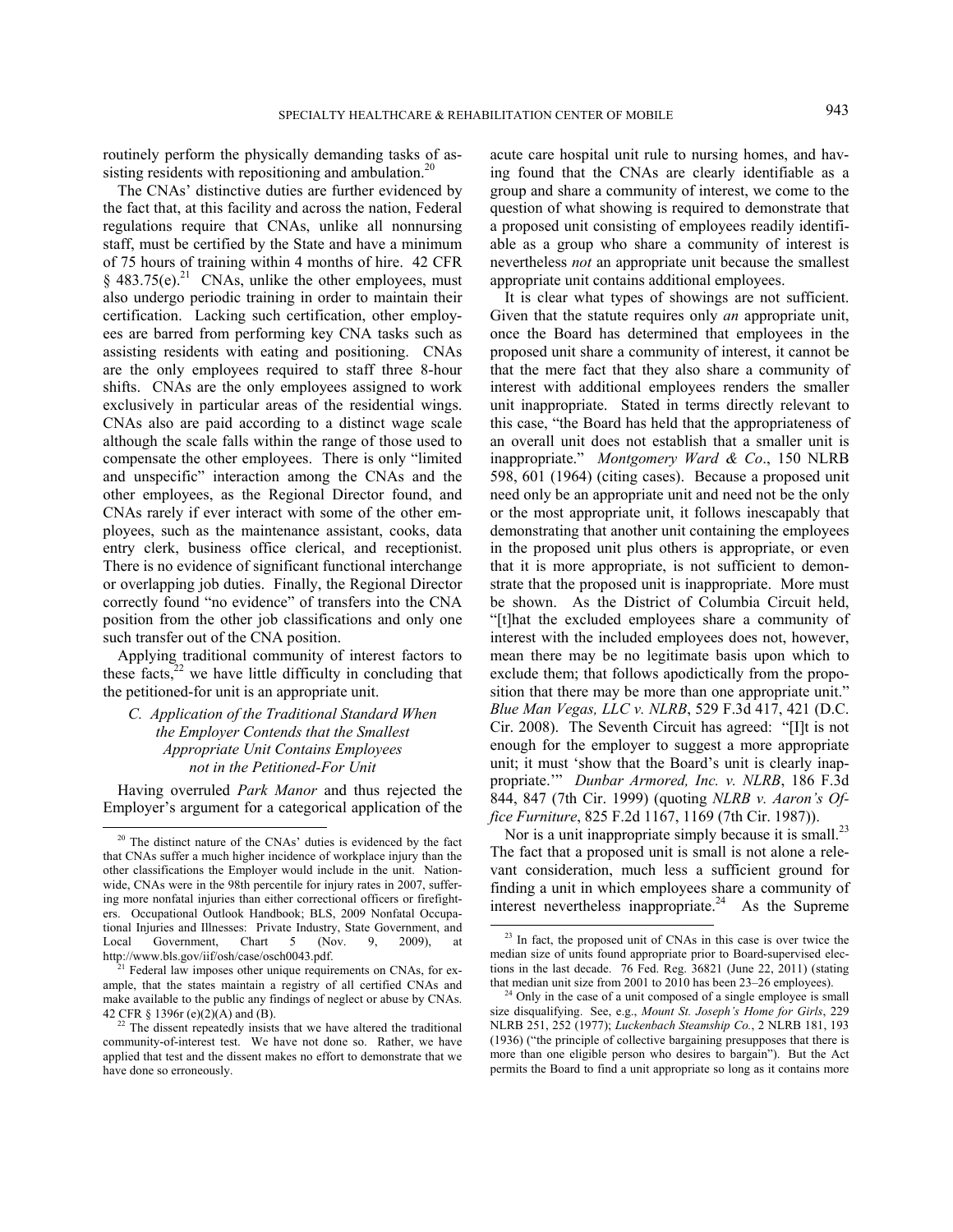Court has observed, "A cohesive unit—one relatively free of conflicts of interest—serves the Act's purpose of effective collective bargaining, *Pittsburgh Plate Glass Co*. v. *NLRB*, 313 U.S. 146, 165 (1941), and prevents a minority interest group from being submerged in an overly large unit, *Chemical Workers Local 1* v. *Pittsburgh Plate Glass Co*., 404 U.S. 157, 172–173 (1971)." *NLRB v. Action Automotive*, 469 U.S. at 494 (parallel citations omitted). The Board has articulated a "polic[y] of not compelling labor organizations to seek representation in the most comprehensive grouping." *Mc-Mor-Han Trucking Co*., 166 NLRB at 701. "A union is, therefore, not required to request representation in the most comprehensive or largest unit of employees of an employer unless 'an appropriate unit compatible with that requested unit does not exist.'" *Overnite*, 322 NLRB at 723– 724 (citations omitted); see also *Federal Electric Corp*., 157 NLRB at 1132. "The issue," the Board recently made clear, "is not whether there are too few or too many employees in the unit." *Wheeling Island Gaming*, 355 NLRB 637, 637 fn. 2 (2010).

Nor does Section  $9(c)(5)$  in any way favor larger units. Senator Taft specifically rebutted objections to the 1947 amendments, which he cosponsored and which introduced the language now in Section  $9(c)(5)$  into the Act, on this ground, explaining, "It is sufficient answer to say that the Board has evolved numerous tests to determine appropriate units, such as community of interest of employees involved, extent of common supervision, interchange of employees, geographic considerations, etc., any one of which may justify the finding of a small unit." 2 Leg. Hist. 1624 (1947) (Congressional Record, Senate, June 12, 1947). In other words, if employees in a proposed unit share a community of interest, the unit is not inappropriate, nor would finding it appropriate violate Section  $9(c)(5)$ , simply because it is small.

When the proposed unit describes employees readily identifiable as a group and when consideration of the traditional factors demonstrates that the employees share a community of interest, both the Board and courts of appeals have necessarily required a heightened showing to demonstrate that the proposed unit is nevertheless inappropriate because it does not include additional employees. Although different words have been used to describe this heightened showing, in essence, a showing that the included and excluded employees share an overwhelming community of interest has been required. Citing a number of Board decisions, the District of Columbia Circuit held in *Blue Man Vegas, LLC v. NLRB,* 529

l

F.3d 417 (D.C. Cir. 2008), that the proponent of the larger unit must demonstrate that employees in the more encompassing unit share "an overwhelming community of interest" such that there "is no legitimate basis upon which to exclude certain employees from it." 529 F.3d at 421. Using a Venn diagram to illustrate its point, the Court explained that, considering traditional communityof-interest factors, two groups have an "overwhelming community of interest" when the factors "overlap almost completely." Id. at 422. The Board has articulated the same standard. See, e.g., *Laneco Construction Systems,*  339 NLRB 1048, 1050 (2003) ("we reject the Employer's argument that the Lang-supplied carpenters and helpers shared such an overwhelming community of interests with its solely-employed carpenters and helpers that a unit excluding the former employees would be inappropriate"); *Lundy Packing Co*., 314 NLRB 1042, 1043 (1994) (holding that the exclusion of certain employees from the petitioned-for unit did not render it inappropriate because the excluded employees did "not share such an overwhelming community of interest" with employees in the unit), enf. denied 68 F.3d 1577 (4th Cir. 1995);25 cf. *United Rentals*, 341 NLRB 540, 541 (2004) ("overwhelming and undisputed evidence of overlapping duties and interchange between the excluded employees and the petitioned-for employees, and of their common terms and conditions of employment").

We acknowledge that the Board has sometimes used different words to describe this standard and has sometimes decided cases such as this without articulating any clear standard. For example, while explaining that the Board "never addresses solely and in isolation, the question whether the employees in the unit sought have interests in common with one another," the Board recently

than one eligible employee. Id.; *Copier Care Plus*, 324 NLRB 785 (1997) (two-person unit); *Sonoma-Marin Publishing Co.*, 172 NLRB 625 (1968) (three-person unit at time of certification).

 <sup>25</sup> While the Fourth Circuit denied enforcement in *Lundy*, the D.C. Circuit later explained in *Blue Man Vegas* that this was not because the Board's overwhelming-community-of-interest standard improperly gives controlling weight to the extent of organization. *Blue Man Vegas*, 529 F.3d at 422–423. "As long as the Board applies the overwhelming community-of-interest standard only after the proposed unit has been shown to be *prima facie* appropriate, the Board does not run afoul of the statutory injunction that the extent of the union's organization not be given controlling weight." Id. at 423. Thus, the court in *Blue Man Vegas* held that the Board had applied the correct legal standard, id. at 427, but had not first made the necessary findings. Here, we make clear that employees in the petitioned-for unit must be readily identifiable as a group and the Board must find that they share a community of interest using the traditional criteria before the Board applies the overwhelming-community-of-interest standard to the proposed larger group. Thus, the rule disapproved by the court in *Lundy*, as quoted in the dissent ("Under this new standard, *any union-proposed unit* is presumed appropriate unless an 'overwhelming community of interest' exists between the excluded employees and the unionproposed unit") is vastly and crucially different from the standard we apply here.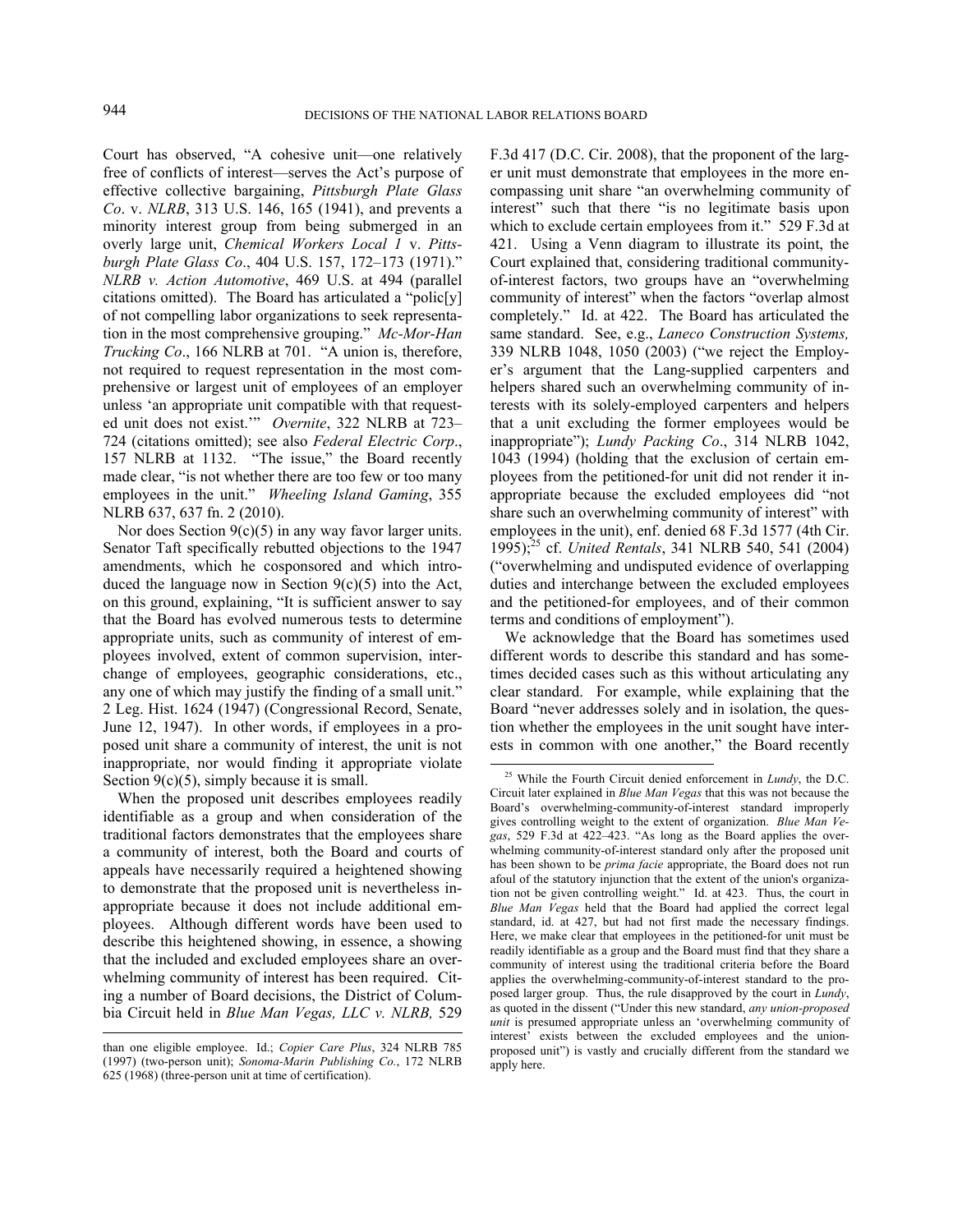$\overline{a}$ 

indicated that the inquiry must proceed to determine "whether the interests of the group sought are sufficiently distinct from those of other employees." *Wheeling Island Gaming*, 355 NLRB 637, 637 fn. 2 (emphasis and citation omitted). See also *Seaboard Marine,* 327 NLRB 556, 556 (1999) ("sufficiently distinct community of interest"). Of course, that language leaves open the question of what degree of difference renders the groups' interests "sufficiently distinct." Nevertheless, the Board has repeatedly used words that describe a heightened standard, for example, holding that a proposed unit was "too narrow in scope in that it excludes employees who share a *substantial* community of interest with employees in the unit sought." *Colorado National Bank of Denver*, 204 NLRB 243, 243 (1973) (emphasis added and footnote omitted). Even in a single case, such as *Lundy Packing*, the Board has used different terms to describe the same standard, requiring an "overwhelming community of interest" and holding that excluded employees need not be included because they did "not share such a *close* community of interest" with the included employees. 314 NLRB at 1045 (emphasis added). In an earlier case, the Board used yet other words to describe the degree of overlap required to render a proposed unit in which employees share a community of interest inappropriate. Citing characteristics common to employees in the smaller unit and excluded employees, the Board held, "these factors are not *so significant* as to require the inclusion of all the employees in a single unit." *Mc-Mor-Han Trucking Co*., 166 NLRB at 701–702 (emphasis added). $^{26}$ 

Absolute precision and predictability, of course, are not possible in this highly fact-specific endeavor engaged in with regard to diverse workplaces. $27$  However, the use of slightly varying verbal formulations to describe the standard applicable in this recurring situation does not serve the statutory purpose "to assure to employees the fullest freedom in exercising the rights guaranteed by th[e] Act." Nor does it permit employers to order their operations with a view toward productive collective bargaining should employees choose to be represented. We therefore take this opportunity to make clear that, when employees or a labor organization petition for an election in a unit of employees who are readily identifiable as a group (based on job classifications, departments, functions, work locations, skills, or similar factors), and the Board finds that the employees in the group share a community of interest after considering the traditional criteria, the Board will find the petitioned-for unit to be an appropriate unit, despite a contention that employees in the unit could be placed in a larger unit which would also be appropriate or even more appropriate, unless the party so contending demonstrates $28 \text{ that employees in the}$ 

First, because it is well established that "the Board looks first to the unit sought by the petitioner, and if it is an appropriate unit, the Board's inquiry ends," *Wheeling Island Gaming, Inc.*, 355 NLRB 637, 637 fn. 2, the Board should find the proposed unit to be an appropriate unit under the circumstances here unless the employer both contends and proves that a larger unit is the smallest appropriate unit.

Second, as when the petitioned-for unit is presumptively appropriate**,** after there has been a showing that the petition describes employees who are readily identifiable as a group and share a community of interest, the Board can and should find the proposed unit to be an appropriate unit unless an opposing party proves otherwise. See *Allen Health Care Services*, 332 NLRB 1308, 1309 fn. 3 (2000) ("when the unit sought is presumptively appropriate, the burden is on the employer to show that the unit is inappropriate") (citing *AVI Foodsystems, Inc.*, 328 NLRB 426 (1999)).

 <sup>26</sup> See also *Engineered Storage Products Co.*, 334 NLRB 1063, 1063 (2001) ("test is whether the community of interest they share . . . is *so strong* that it requires or mandates their inclusion in the unit") (emphasis added); *Lawson Mardon, U.S.A.,* 332 NLRB 1282, 1282 (2000) ("such a *substantial* community of interest . . . so as to require their inclusion in the same unit") (emphasis added); *United Rentals*, 341 NLRB at 542 (same); *J. C. Penney Co.*, 328 NLRB 766, 766 (1999) ("employees share *such a strong* community of interest with the employees in the unit found appropriate that their inclusion is required") (emphasis added); *Home Depot*, *USA*, 331 NLRB 1289, 1289 (2000) ("we disagree . . . that this evidence of job overlap and employee interchange is *significant enough* to warrant the conclusion that the [petitioned-for] drivers do not constitute a functionally distinct group with a distinct community of interest") (emphasis added); *Ramada Inns, Inc*., 221 NLRB 689, 690 (1975) (only "if functions and mutual interests are *highly integrated* [is] an overall unit alone appropriate") (emphasis added); *Monsanto,* 183 NLRB 415, 416 (1970) (*"*any separate community of interest *. . . largely submerged* in the broader community of

interest"). 27 Twenty years ago, Judge Easterbrook observed, "Chaos there may be, but this is nothing new. Unit-determination decisions have been ad

hoc since 1935." *Laidlaw Waste Systems, Inc. v. NLRB*, 934 F.2d 898, 890 (7th Cir. 1991). But that is hardly a standard to aspire to in this area fraught with implications for the effective exercise of statutory rights.

<sup>&</sup>lt;sup>28</sup> While prior Board decisions do not expressly impose the burden of proof on the party arguing that the petitioned-for unit is inappropriate because the smallest appropriate unit contains additional employees, allocating the burden in this manner is appropriate for several reasons.

Finally, the allocation of the burden is appropriate because the employer is in full and often near-exclusive possession of the relevant evidence. The Board has allocated the burden of proof for this reason in defining the scope of appropriate units both pre and postelections. See *Capri Sun*, 330 NLRB 1124, 1126 fn. 8 (2000) ("It is the Employer . . . that tenders the evidence of these transfers in support of its argument that the petitioned-for unit is not appropriate, and it is the Employer that possesses and maintains the records which would support its assertions. In these circumstances, the burden to establish the time frame of the transfers is on the Employer"); *Harold J. Becker Co.*, 343 NLRB 51, 52 (2004) (when employer argued that employees should be included in the unit as dual-function employees, the Board held, "It is the Employer, of course, who is in the best position to establish that status, because it has superior access to the relevant information."); cf. *O. E. Butterfield, Inc.*, 319 NLRB 1004, 1006 (1995) (in disputes over whether striker replacements are temporary or permanent, the Board held that, "Because an employer is the party with superior access to the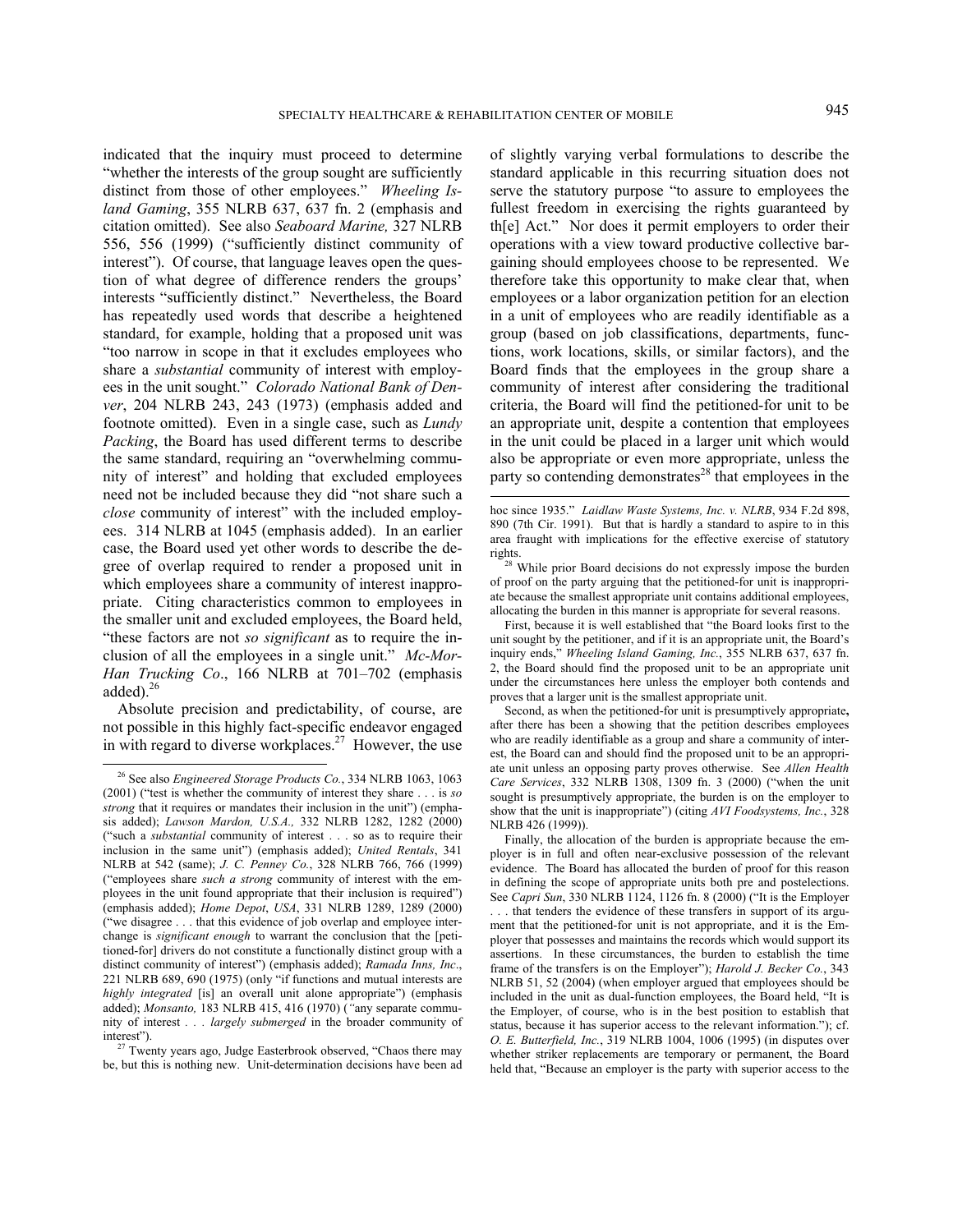l

larger unit share an overwhelming community of interest with those in the petitioned-for unit.<sup>29</sup>

For example, employees inside and outside a proposed unit share an overwhelming community of interest when the proposed unit is a "fractured" unit. A petitioner cannot fracture a unit, seeking representation in "an arbitrary segment" of what would be an appropriate unit. *Pratt & Whitney*, 327 NLRB 1213, 1217 (1999). "[T]he Board does not approve fractured units, i.e., combinations of employees that are too narrow in scope or that have no rational basis." *Seaboard Marine,* 327 NLRB 556, 556  $(1999)$ .<sup>30</sup> If the proposed unit here consisted of only selected CNAs, it would likely be a fractured unit: the selected employees would share a community of interest but there would be "no rational basis" for including them but excluding other  $CNAs.<sup>31</sup>$  If the proposed unit here consisted of only CNAs working on the night shift or only CNAs working on the first floor of the facility, it might be a fractured unit. Cf. *Wheeling Island Gaming*. 32 In other words, no two employees' terms and conditions of employment are identical, yet some distinctions are too slight or too insignificant to provide a rational basis for a unit's boundaries. But the proposed unit of all CNAs is in no way a fractured unit simply because a larger unit containing the CNAs and other employee classifications might also be an appropriate unit or even a more appropriate unit.

While application of this standard, of course, still turns on the facts in particular workplaces, we anticipate that clarifying its verbal formulation and application will reduce litigation. Making clear what the party objecting to a petitioned-for unit must contend and demonstrate, when the petitioned-for unit contains employees readily identified as a group who share a community of interest, will also produce more predictable and consistent results.

As fully explained above, the employees the Employer seeks to include in the proposed unit do not share an overwhelming community of interest with the CNAs. Thus, the Employer's contention fails in this case.

#### *D. There is no Undue Proliferation Here*

Despite what the Supreme Court has now made clear is the nonbinding nature of Congressional statements about proliferation of bargaining units in the legislative history of the health care amendments, the Board has nevertheless respected the suggestion that it seek to avoid undue proliferation. In *St. Mary's Duluth Clinic*, 332 NLRB 1419, 1421 fn. 10 (2000), the Board recognized the Supreme Court's holding on proliferation (holding that nonincumbent union may represent separate residual unit in healthcare industry, notwithstanding "congressional admonition against . . . undue proliferation"). While this administrative deference to nonstatutory statements may, in some future case, be in tension with the Board's statutory duty to require only that a proposed unit be an appropriate unit, $33$  there is no such conflict here because there is no undue proliferation or even danger of undue proliferation.<sup>34</sup>

The 53 CNAs in this case<sup>35</sup> appear to constitute over 50 percent of the Employer's employees, and only the CNA unit is before us. Generally, CNAs comprise as much as 70 percent of all staff in nursing homes. BLS, Nursing and Psychiatric Aides, in Occupational Outlook Handbook 156 (1010–1011 ed.). Neither finding the proposed unit of CNAs appropriate in this case, nor creating a precedent supporting future holdings that such

relevant information, the burden should logically be placed on it to show that it had a mutual understanding with the replacements that they are permanent.")<br><sup>29</sup> While our dissenting colleague criticizes the standard we articulate

above, he does not parse the language in our prior cases addressing this precise issue or offer any alternative standard consistent with those cases.

We note that the Board has developed various presumptions and special industry and occupation rules in the course of adjudication. Our holding today is not intended to disturb any rules applicable only in specific industries other than the rule announced in *Park Manor*. <sup>30</sup> We read this language in *Seaboard* to suggest only that a unit is

<sup>&</sup>quot;too narrow in scope" only if it has no "rational basis," i.e., it is fractured, because, as explained above, small size alone is not disqualify-

ing.<br><sup>31</sup> Even if the proposed unit contained all employees occupying a<br>**12.23** unit would be a fractured nominally distinct classification, the proposed unit would be a fractured unit if, in fact, the employees in the classification did not perform distinct work under distinct terms and conditions of employment. See, e.g., *Wal-Mart Stores,* 328 NLRB 904 (1999) (finding that meatcutters alone were not an appropriate craft-based unit because they no longer performed work distinct from that of the other meat department employees). 32 The dissent asserts that the holding here effectively overrules

*Wheeling Island Gaming*, but, as demonstrated in our citations to that decision here and elsewhere in our opinion, the majority holding there is, in fact, an integral part of our analysis here.

 <sup>33</sup> The Board frankly acknowledged in *Newton-Wellesley*, a decision issued before the Supreme Court clearly described the legislative history's lack of legal force, that there have been a "number of situations in which the Board has refused to approve units that, in any other context, would amount to appropriate units." 250 NLRB at 412.<br><sup>34</sup> For this reason, the dissent's suggestion that we ignore Congress'

admonition in this regard is misplaced, as is the specter of undue proliferation of units in future cases that the dissent raises. 35 Notably, in *Four Seasons Nursing Center*, 208 NLRB 403 (1974),

and *St. Luke's Hospital,* 203 NLRB 1232 (1973), the two Board cases involving nursing homes cited with approval in the 1974 Committee Reports, the proposed nursing home units found inappropriate by the Board contained two and seven employees, respectively. The acute care hospital case cited with approval in the Committee Reports, *Woodland Park Hospital,* 205 NLRB 888 (1973), involved a proposed unit of 10–12 x-ray technicians in a workplace of 41–48 technical employees and, presumably, hundreds of other employees.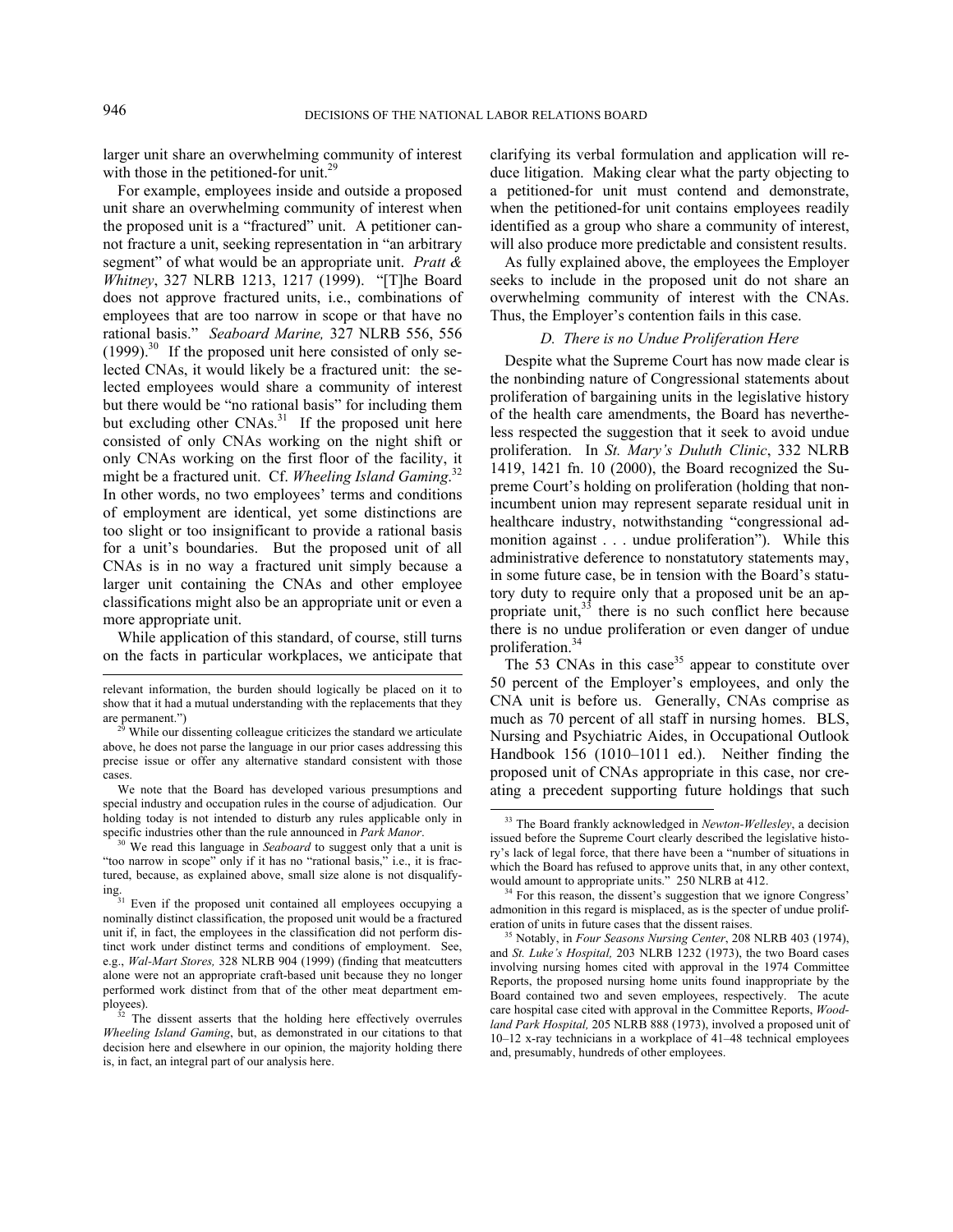units are appropriate in other nursing homes, risks undue proliferation of bargaining units.

In general, there would seem to be much less risk of "undue proliferation" of units in nursing homes than in acute care hospitals because there are fewer employees occupying fewer separate classifications in nursing homes. Amici American Health Care Association, National Center for Assisted Living, Assisted Living Federation of America, American Seniors Housing Association, Leading Age, and Alliance for Quality Home Care assert that today "the trend is clearly toward a *less* compartmentalized approach" in long-term care. Brief at 17. Citing the rapid expansion of "assisted living communities," these amici state that "[b]ecause of [residents'] lower acuity levels, these assisted living communities are less heavily staffed and need employ fewer professional and technical employees." Brief at 20. In other words, long-term care workplaces seem to be evolving even further away from the intensively staffed and highly specialized acute care hospital paradigm that motivated congressional concern about undue fragmentation in 1974.

Finally, we note that none of the parties or amici has offered any evidence showing that organizing and representation in units other than those defined in the acute care hospital unit rule has led to adverse consequences for residents of nursing homes, nursing home operators, or the general public. $36$  There is no evidence of "jurisdictional disputes or work stoppages," "wage 'leapfrogging' and 'whipsawing,'" or increased costs. 120 Cong. Rec. 12944–12945 (May 2, 1974) (statement of Senator Taft). Rather, the parties raise abstract specters that do not comport with our experience in labor relations in the health care industry or more generally.

In *Manor Healthcare Corp.*, 285 NLRB 224 (1987), the Board acknowledged the "seriousness of Congress' concern" about undue proliferation of units in health care workplaces and the resulting possibility of "an increased risk of work disruption or other adverse consequences." Id. at 226. Accordingly, the Board provided that when its traditional criteria lead to the conclusion that a proposed unit is appropriate (in that case because the proposed single-facility unit was presumptively appropriate), the health care employer could nevertheless respond by "providing a reasonable basis for finding an increased risk that is substantial." Id. No such showing has been made here.

Giving due consideration to the danger of undue proliferation of bargaining units in the health care industry, we find that it does not alter our conclusion, above, that the proposed unit of CNAs is appropriate.

### V. CONCLUSION

Our dissenting colleague is simply wrong when he says that "[t]oday's decision fundamentally changes the standard for determining whether a petitioned-for unit is appropriate in any industry subject to the Board's jurisdiction." Our decision adheres to well-established principles of bargaining-unit determination, reflected in the language of the Act and decades of Board and judicial precedent. The changes in the law made here are relatively modest ones:

(1) We overrule one decision, *Park Manor*, which had created a unique test for unit determinations in nonacute health care facilities (the "pragmatic or empirical community of interests" test).

(2) We hold that the traditional community of interest test—to which we adhere—will apply as the starting point for unit determinations in all cases not governed by the Board's Health Care Rule (including cases formerly controlled by *Park Manor*).

(3) We set out a clear test—using a formulation drawn from Board precedent and endorsed by the District of Columbia Circuit—for those cases in which an employer contends that a proposed bargaining unit is inappropriate because it excludes certain employees. In such cases, the employer must show that the excluded employees share an "overwhelming community of interest" with the petitioned-for employees.

We have fully explained why these changes further the policies and purposes of the Act, as they have long been understood.<sup>37</sup>

In light of all of the foregoing, we find that the petitioned-for Certified Nursing Assistants constitute an appropriate unit. Accordingly, we remand this proceeding to the Regional Director for further appropriate action.

<sup>&</sup>lt;sup>36</sup> We consider this significant given that the notice and invitation to file briefs specifically asked parties to "submit empirical and practical descriptions of their experience," 356 NLRB 291, 292, and given the fact that briefs were filed by parties with broad, deep, and extended experience in the industry, including amici United States Chamber of Commerce, American Hospital Association, American Society for Healthcare Human Resources Administration, American Health Care Association, National Center for Assisted Living, Assisted Living Federation of America, American Seniors Housing Association, Leading Age, and the Alliance for Quality Nursing Home Care. Indeed, amicus American Healthcare Associationsindicates that it has members with long-term care facilities where nursing assistants are represented in separate units, yet it presents no evidence and did not even suggest that such representation has led to any adverse effects. Br. at 15 fn. 11.

 <sup>37</sup> As in our opinions in *Lamons Gasket* and *UGL*, we firmly believe that the dissent's extraordinary accusations should only be answered through careful analysis of the Act, the policies embedded therein, and prior precedent. Our answer is thus fully contained in the opinion above.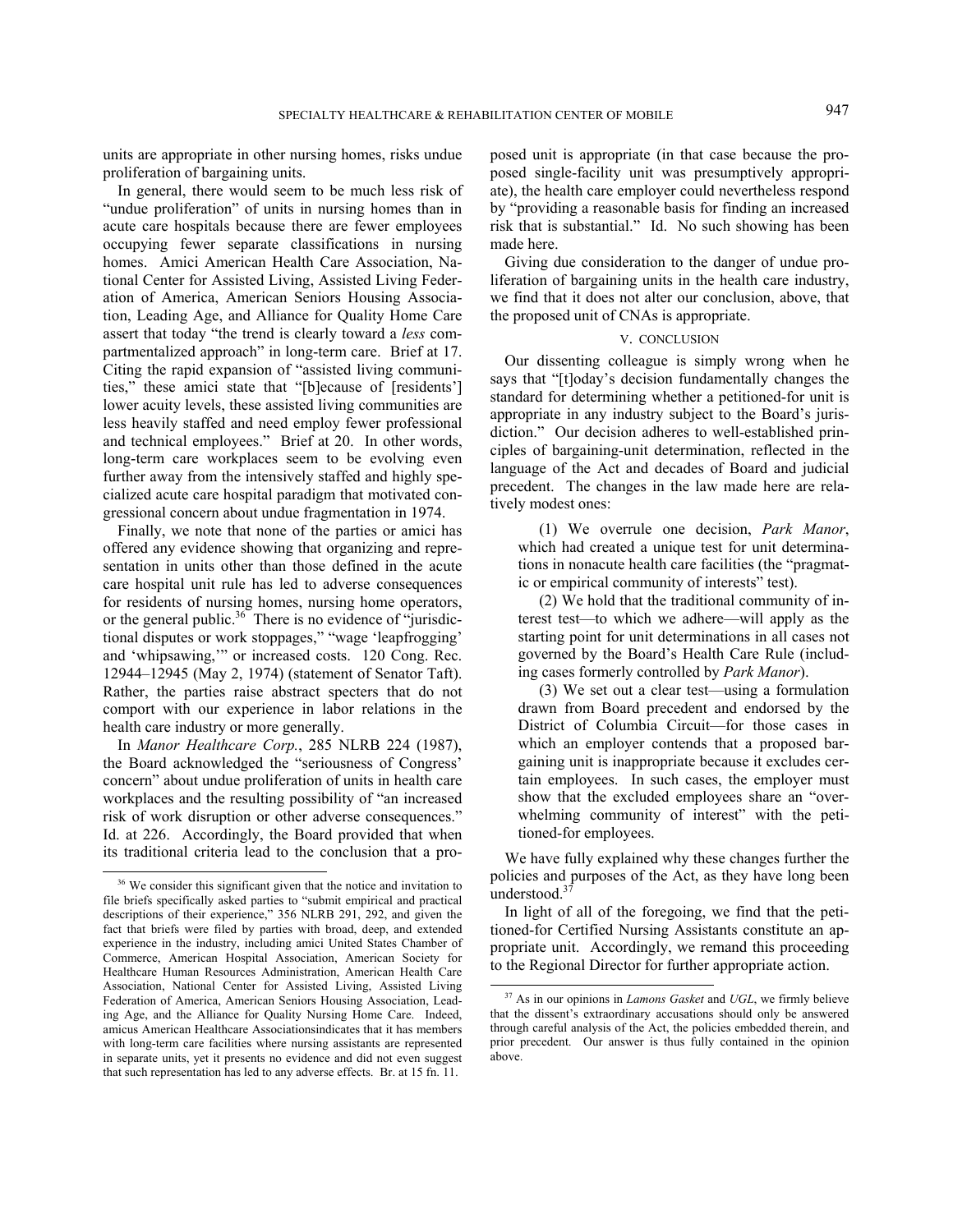### ORDER

IT IS ORDERED that this proceeding is remanded to the Regional Director for further appropriate action in accordance with this Decision.

MEMBER HAYES, dissenting.

Make no mistake. Today's decision fundamentally changes the standard for determining whether a petitioned-for unit is appropriate in any industry subject to the Board's jurisdiction. My colleagues' opinion stunningly sweeps far more broadly even than suggested by the questions posed in the notice and invitation to file briefs to which I previously dissented.<sup>1</sup> It is regrettable enough that they mischaracterize and overrule *Park Manor*, 2 which established a balanced legal standard maintained in nonacute care health care unit cases without controversy for 20 years (and without any objection from the party seeking review in this case). In the process, they essentially nullify the Board's practice of taking guidance from legislative history cautioning against proliferation of units in the health care industry *and* they set the stage for erosion of the unit rule adopted in 1989 for acute care facilities after an exhaustive rulemaking process. Beyond that, the majority accepts as the definitive standard for unit determinations in all industries an "overwhelming community of interest" test that will make the relationship between petitioned-for unit employees and excluded coworkers irrelevant in all but the most exceptional circumstances. The wording of the test may be different, but in practical effect this is the standard espoused by the dissent and rejected by a Board majority in *Wheeling Island Gaming, Inc.*<sup>3</sup>

#### I. THE PROCESS

This decision is the culmination of an ill-considered journey. The parties involved did not request any broad inquiry. The Employer requested review because the Regional Director erroneously failed to apply *Park Manor* in determining that a petitioned-for unit of certified nursing assistants (CNAs) in the Employer's nursing home facility was appropriate for bargaining. However, the majority seized on this opportunity to solicit comment on questions ranging far beyond the issue actually presented in this case. For this reason, I took the unusual step of dissenting from the notice and invitation to file briefs.<sup>4</sup>

In that dissent, I expressed the view, to which I adhere, that the majority is overstepping the bounds of its discretion in making sweeping changes to established law through this adjudication, without adhering to any approximation of a rulemaking procedure that would comply with requirements under the Administrative Procedures Act (APA) designed to safeguard the process by ensuring scrutiny and broad-based review. This is particularly so because, under *Park Manor*, the test for determining appropriate units in the nonacute health care industry is informed by the exhaustive rulemaking process engaged in over 20 years ago when the Board first took on the task of determining appropriate bargaining units in the entire health care industry. I make the additional note here that the majority's choice of adjudication in this instance also runs afoul of President Obama's Memorandum on Transparency and Open Government,<sup>5</sup> making clear that independent agencies have an obligation to do much more than provide minimal due process to assure that regulatory actions implement the principles of transparency, participation, and collaboration.

Even assuming the propriety of proceeding by adjudication, the briefing results here provide no reason to change longstanding and noncontroversial Board precedent. In response to questions concerning the continued viability of *Park Manor*, parties and amici agreed that there is no imperative to change that law, although, as the majority notes, there was disagreement on how to resolve this case under existing law, with several union-side briefs advocating reinterpretation of the precedent. Moreover, little information was provided in response to questions concerning emerging factual patterns in nonacute care facilities and experience under *Park Manor* affecting employee free choice.

The final briefing questions went well beyond the facts and issues presented and asked if the Board should find "presumptively appropriate" units, in nonacute care facilities or as a general rule, comprised of employees performing the same job in the same facility or, similarly, employees "readily identifiable as a group" based on similarity of function and skills.<sup>6</sup> The silence in response to the Board's solicitation of support for such a broad reformation of representation case law speaks volumes.

 <sup>1</sup> *Specialty Healthcare & Rehabilitation Center of Mobile*, 356 NLRB 289 (2010).

<sup>&</sup>lt;sup>2</sup> 305 NLRB 872 (1991).

<sup>&</sup>lt;sup>3</sup> 355 NLRB 637 (2010) (opinion of Chairman Liebman and former Member Schaumber; Member Becker dissenting). 4 *Specialty Healthcare*, 356 NLRB 289, 292–294 (2010).

 <sup>5</sup> 74 Fed. Reg. 4685, 4685–4686 (Jan. 26, 2009).

 $6$  "(7) Where there is no history of collective bargaining, should the Board hold that a unit of all employees performing the same job at a single facility is presumptively appropriate in nonacute health care facilities. Should such a unit be presumptively appropriate as a general matter. (8) Should the Board find a proposed unit appropriate if, as found in *American Cyanamid Co.*, 131 NLRB 909, 910 (1961), the employees in the proposed unit are 'readily identifiable as a group whose similarity of function and skills create a community of interest." 356 NLRB 289, 290.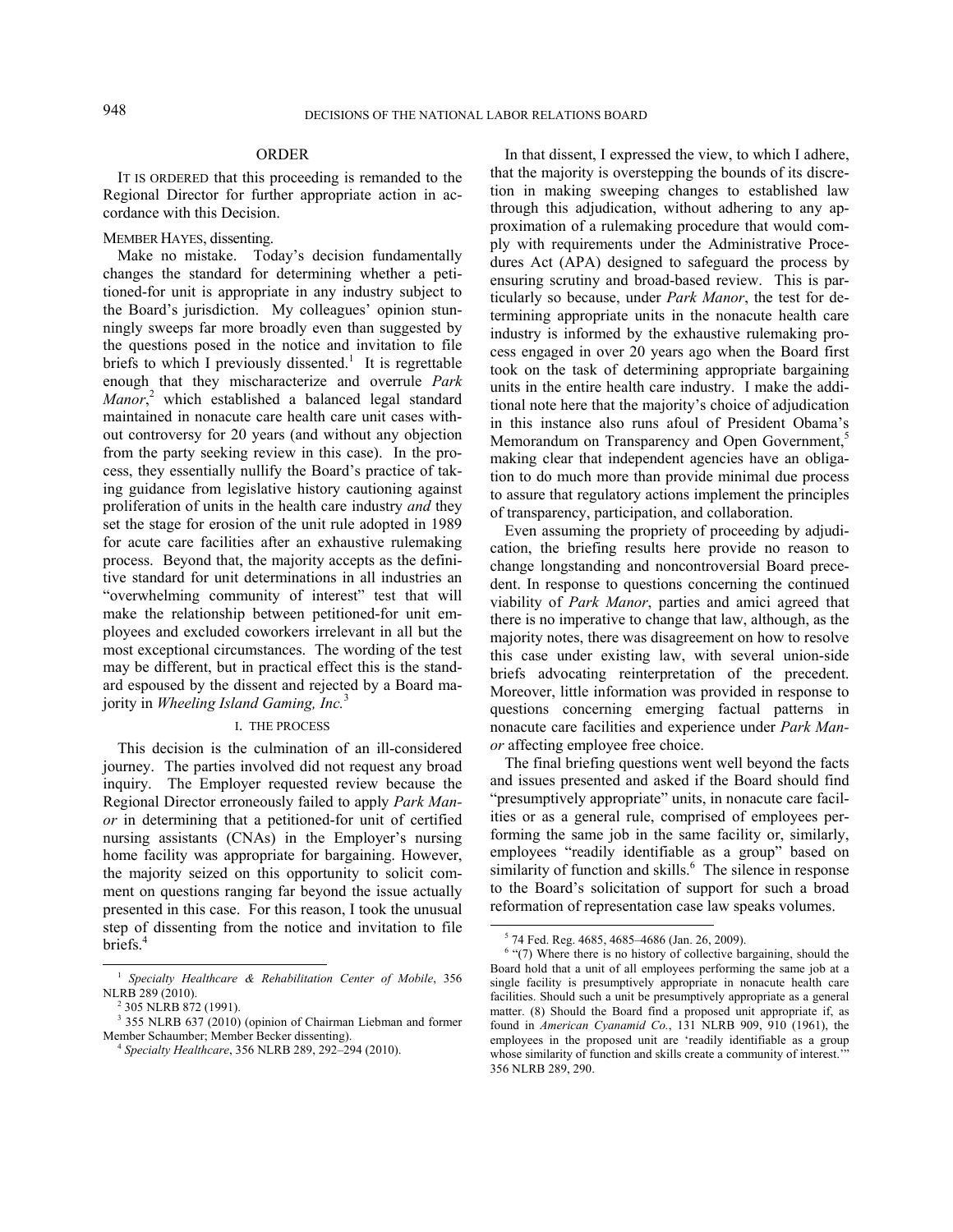In sum, despite being given every opportunity to do so, the parties and amici, with perhaps a single exception, did not express support for a strikingly new unit determination standard within or outside of the health care industry. Nevertheless, my colleagues respond not only by overruling *Park Manor* but also by redefining the test for determining an appropriate unit in both nonacute healthcare facilities and all other nonhealth care industries. This is perhaps the most glaring example in cases decided recently of my colleagues initiating a purported empirical inquiry into the effects of extant precedent, only to end by overruling that precedent in the absence of any factual justification, for the purely ideological purpose of reversing the decades-old decline in union density in the private American work force.<sup>7</sup>

### II. THE OVERRULING OF *PARK MANOR*

In the rulemaking process preceding publication of the final health care rule, the Board acquired extensive information regarding nonacute care institutions, such as nursing homes. Although acknowledging that rapid transition within the nonacute care segment of the industry and significant differences among types of facilities made it difficult to establish uniform rules, the Board recognized that there was generally less diversity and more functional integration in nursing homes among various employee groupings. $8$  In the final rule itself, the Board decided to limit its unit determinations to acute health care facilities and to leave to case-by-case adjudication the determination of appropriate units in nonacute health care facilities, including nursing homes.

After the Supreme Court affirmed the health care rule in *American Hospital Assn. v. NLRB*, 499 U.S. 606 (1991) (*AHA*), the Board in *Park Manor* addressed the issue of what test to apply in adjudicating appropriate unit issues in the nonacute health care sector. It determined to use a variant of the traditional community-ofinterest test, stating that

we prefer to take a broader approach utilizing not only ''community of interests'' factors but also background information gathered during rulemaking and prior precedent. Thus, as more fully set forth below, our consideration will include those factors considered relevant by the Board in its rulemaking proceedings, the evidence presented during rulemaking with respect to units in acute care hospitals, as well as prior cases involving either the type of unit sought or the particular type of health care facility in dispute. We hope, however, that after various units have been litigated in a number of individual facilities, and ''after records have been developed and a number of cases decided from these records, certain recurring factual patterns will emerge and illustrate which units are typically appropriate."<sup>9</sup>

The Board also stated that the general principle in its health care rule of striking a balance between units that are too large, making union organizing difficult, and too small, creating the potential for repetitious bargaining and/or frequent strikes, was "equally applicable to unit determinations in nonacute care facilities."<sup>10</sup>

Today, notwithstanding the enhancement of the original rulemaking record and precedent through the accumulation of 20 years of litigation experience in a variety of nonacute care facilities, the majority now overrules the *Park Manor* test. They contend that (1) any reliance on the Congressional admonition against unit proliferation in the health care industry<sup>11</sup> is unfounded; (2) a backwardlooking test relying on a dated health care rulemaking record and on precedent in cases prior to that rulemaking makes no sense for the determination of appropriate units in a highly dynamic industry; and (3) the difference between the *Park Manor* test and the Board's traditional community of interest test is not readily understandable.

In sum, the majority claims that the "idiosyncratic" *Park Manor* test is obsolete and fails to provide clear guidance "to interested parties or the Board . . ." I, on the other hand, perceive a difference between old and obsolete. Further, I fail to see why my colleagues seem so confused about the *Park Manor* test when there is no evidence in this record or in the history of litigation under *Park Manor* that "interested parties" are as confused.

First, as to the significance of the Congressional admonition that the Board should give due consideration to preventing proliferation of bargaining units in the health care industry, the majority is obviously correct that the Supreme Court instructed in *AHA* that this admonition did not have the "force of law."12 Nevertheless, the Board relied in part on the admonition when limiting to eight the number of units in acute care facilities. The Court did not say it was impermissible to do so in the exercise of the Board's broad discretion to make appro-

 <sup>7</sup> See *Lamons Gasket Co.*, 357 NLRB No. 72 (2011), and *UGL-UNICCO Service Co., 357 NLRB No. 76 (2011).* 

Second Notice of Proposed Rulemaking, 53 Fed. Reg. 33900 at 33927–33929 (1988).

 <sup>9</sup> 305 NLRB at 875 (footnotes omitted).

 $10$  Id. at 876.

<sup>&</sup>lt;sup>11</sup> Committee Reports for the 1974 amendments conferring Board jurisdiction over nonprofit health care industry employers. S. Rep. No. 766, 93rd Cong., 2d Sess. 5 (1974); H.R. Rep. No. 1051, 93rd Cong., 2d Sess. 7 (1974) (footnote omitted). 12 499 U.S. at 616.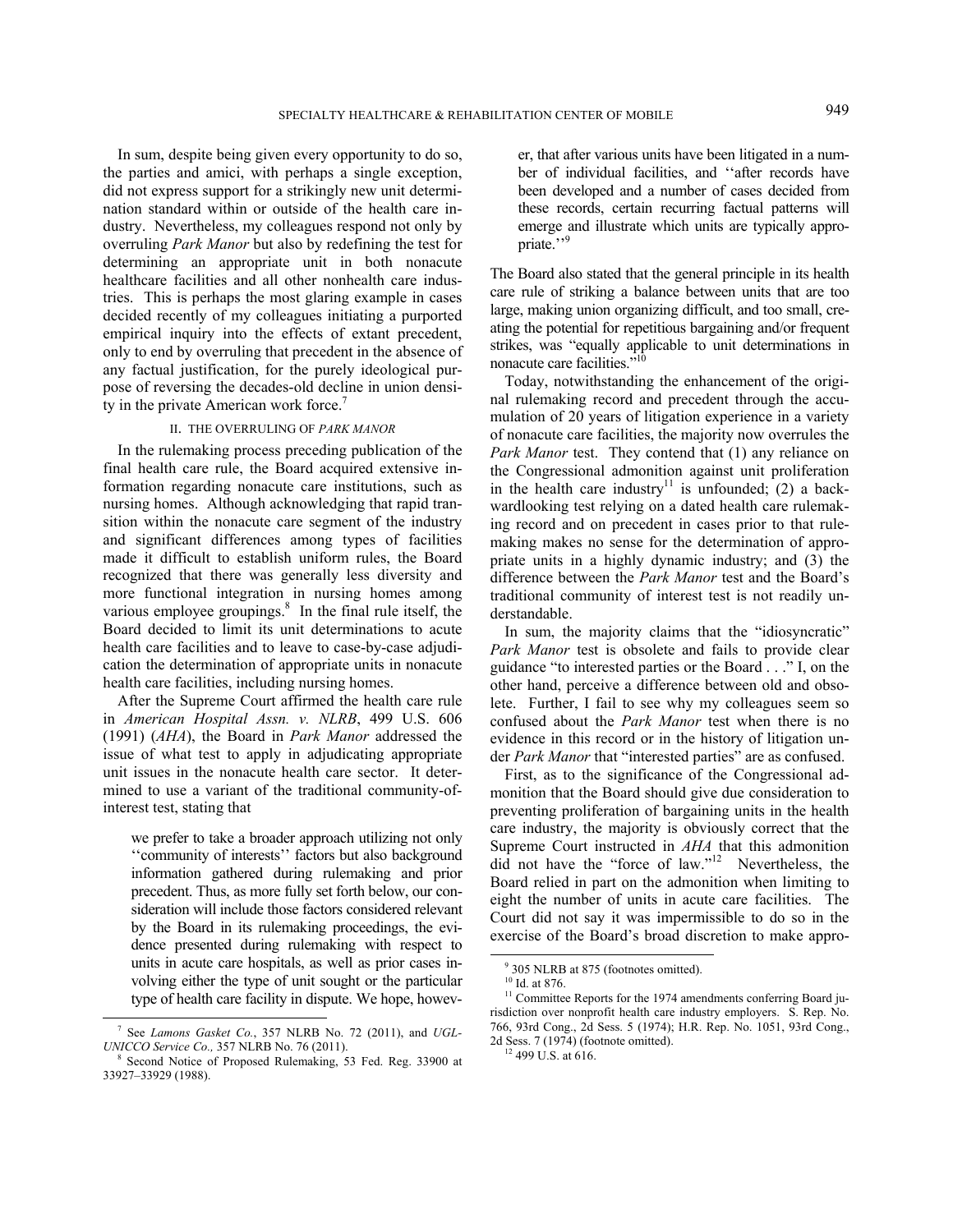priate unit determinations pursuant to Section 9(b) of the Act.

For the present case, it is enough to say again that there is nothing wrong, and much right, about considering the admonition as well under the *Park Manor* test. The admonition itself was addressed to unit determinations in the entire health care industry. Its application seems particularly apt in the nonacute care branch of that industry where the record in the health care rulemaking proceeding suggested that broader groupings of employees in a more highly integrated and homogenous workforce would tend towards finding fewer appropriate units than in the larger, more highly skilled, and specialized work force of acute care facilities. Thus, guided by the admonition, the Board in *Park Manor* declared that it would seek to strike a balance between units deemed too large and those deemed too small. The majority considers this to be contrary to the Board's statutory obligation. Obviously, I disagree, and I question whether they seriously contend that the Board should ignore the admonition, finding as many bargaining units appropriate as petitioned for, until such time as Congress puts the force of law behind its warning.

Second, as to the majority's claim of infirmity in *Park Manor*'s continuing reliance on an "obsolete" health care rulemaking record, there is little in the present record to suggest that dynamic growth in the nursing home industry or the entire nonacute health care sector has been accompanied by any fundamental changes in the nature of work performed since that record was compiled. There is no basis for finding that nursing homes and other nonacute care facilities do not still have more functionally integrated and homogenous staffs than in acute care facilities. In particular reference to CNAs, the petitionedfor employee group in this case, amicus Service Employees International Union (SEIU), provided the most detailed description of their work as primary caregivers to support the assertion that this work is significantly different and more important than that of other nonprofessionals in nursing homes. But SEIU did not describe these attributes as recently gained as the result of industry transformation. In fact, some details given about CNA work and job requirements predated the Board's health care rule. Conversely, amicus American Health Care Association & National Center for Assisted Living (AHCA) presented data indicating that, despite expansion and diversification, the functions of employees of long-term health care institutions remain basically unchanged. AHCA also notes the recent trend toward the interdisciplinary team model that further breaks down functional barriers between job classification and results in a less compartmentalized approach, thus making the

Board's observations of over 20 years ago even more relevant today.

In any event, contrary to the majority, *Park Manor* did not envision that the Board would simply look backward to "questionable" precedent predating rulemaking. As noted in the briefing request, *Park Manor* envisioned that subsequent cases would establish recurring patterns to illustrate which units are typically appropriate in nonacute care settings. One such recurring pattern reflected in post-*Park Manor* precedent has been to combine CNAs with others in a comprehensive service and maintenance unit. In fact, a search of the Board's records in response to a Freedom of Information Request from AHCA identified only four cases in which an election was directed in a CNA-only unit, all pursuant to stipulated election agreements.<sup>13</sup> More to the point, until my colleagues got involved, no one has indicated a problem with this pattern. I do not dispute the importance of CNAs or the majority's description of their duties in this nursing home setting, but I find no support there for the conclusion that change in the Board's historical approach is warranted.

Finally, as to the majority's claim that the difference between the *Park Manor* test and the traditional community-of-interest test is not understandable, I profess some skepticism. The Board has applied *Park Manor* for approximately two decades without apparent misunderstanding by the parties. The number of contested cases to come before the Board under this test is quite few. The majority sua sponte chose to raise the issue whether the Board should adhere to this test, and it found little support for overruling it in briefs filed by the parties and amici.

All of this is of little consequence to my colleagues. They know full well that a petitioned-for CNA unit would ordinarily be found inappropriate under the *Park Manor* test, but it serves their greater purpose to overrule that test in order to get to the issue they really want to address, that is, a reformulation of the community-ofinterest test.

III. THE MAJORITY'S "COMMUNITY-OF-INTEREST" TEST

 The majority purports to apply "traditional community-of-interest" principles in making unit determinations for nonacute health care facilities. However, their definition of these principles is far from traditional and will have the intended dramatically different results in appropriate unit determinations for all industries. In this re-

<sup>&</sup>lt;sup>13</sup> I am aware of no case, and the majority did not cite to one, in which the Board itself has determined in a representation case that a disputed petitioned-for unit of CNAs was appropriate under *Park Manor*.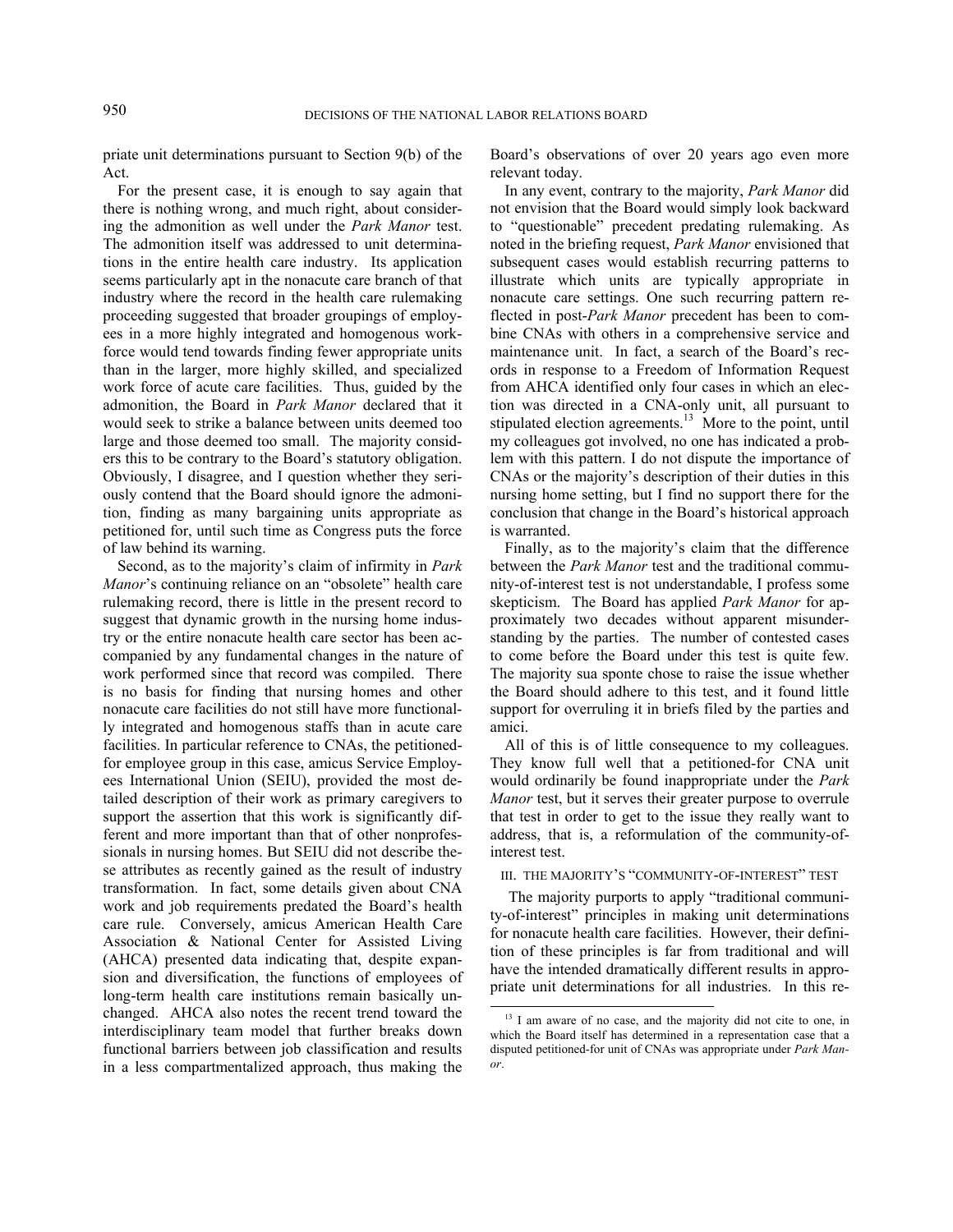spect, it takes some time to pick through the majority's recitation of undisputed, well-established unit determination principles to get to the marrow of their opinion. Once there, we discover that "[w]hen the proposed unit describes employees clearly identifiable as a group and when consideration of the traditional factors demonstrates that the employees share a community of interest," an employer opposing this unit as inappropriate because it excludes certain employees bears a heightened burden of proving "that the included and excluded employees share an overwhelming community of interest."

The phrase "overwhelming community of interest" is familiar, but taken out of its ordinary context. In accretion cases, where a party seeks to add a group of previously unrepresented employees to an existing bargaining unit, the Board takes a restrictive approach in order to assure that those employees are not unfairly deprived of their right to vote on the question of representation. Accordingly, "accretion is found only when the employees sought to be added to an existing bargaining unit have little or no separate identity and share an overwhelming community of interest with the preexisting unit to which they are accreted."<sup>14</sup>

Obviously, the paramount concern supporting a restrictive inclusion rule in accretion cases has no relevance to initial appropriate unit determination cases, where any employee included in the unit found appropriate will have the opportunity to vote on the question concerning representation. Nevertheless, the "overwhelming community of interest" test has infrequently crept into such unit determinations. Most notably, in *Lundy Packing*, 314 NLRB 1042, 1043 (1994), the Board reversed the Regional Director and found that the disputed group of technicians did not have to be included in the petitionedfor unit of service and maintenance unit employees because the technicians did not share such an overwhelming community of interest with those employees. The Fourth Circuit emphatically disagreed with this test, and its resulting exclusion of the technicians. The court stated

The Board . . . adopted a novel legal standard which effectively accomplished the exclusion. Under this new standard, any union-proposed unit is presumed appropriate unless an "overwhelming community of interest" exists between the excluded employees and the union-proposed unit: "Here, [the Board] find[s] . . . that the technicians do not share such an overwhelming community of interest with the petitioned-for production and maintenance employees as to mandate their inclusion in the unit despite the Petitioners' objections." *Lundy Packing Co., Inc.,* 314 NLRB 1042, 1043 (1994). By presuming the union-proposed unit proper unless there is "an overwhelming community of interest" with excluded employees, the Board effectively accorded controlling weight to the extent of union organization. This is because "the union will propose the unit it has organized." *Laidlaw Waste Systems, Inc. v. NLRB,* 934 F.2d 898, 900 (7th Cir.1991); *see Continental Web Press, Inc. v. NLRB,* 742 F.2d 1087, 1093 (7th Cir.1984) ("the fact that [ ] the union wanted a smaller unit . . . could not justify the Board's certifying such a unit if it were otherwise inappropriate"). Given the community of interest between the included and excluded employees here, it is impossible to escape the conclusion that the QA/LTs' ballots were excluded "in large part because the Petitioners do not seek to represent them." *Lundy Packing,* 314 NLRB at 1046 (Member Stephens, dissenting). In fact, the Board has as much as admitted that it gave controlling weight to the Unions' proposal: "[A] unit including [quality control] employees might also have been an appropriate unit had such a unit been sought by the Petitioners." *Lundy Packing,* 314 NLRB at 1044.<sup>15</sup>

Particularly as applied to petitioned-for units that are not presumptively appropriate—and a unit is not presumptively appropriate simply because it consists of employees who share a community of interest among themselves—the overwhelming community-of-interest test is not materially different from the "same job, same place" unit determination standard espoused by the dissent and rejected by a Board panel majority in *Wheeling Island Gaming*, supra.<sup>16</sup> As explained there, in a correct application of the traditional community of interest test, the Board "'never addresses, solely and in isolation, the question whether the employees in the unit sought have interests in common with one another. Numerous groups of employees fairly can be said to possess employment conditions or interests 'in common.' Our inquiry though perhaps not articulated in every case—necessarily proceeds to a further determination whether the interests of the group sought are *sufficiently distinct* from those of other employees to warrant the establishment of a separate unit.' *Newton-Wellesley Hospital*, 250 NLRB 409, 411–412 (1980) (emphasis added)." Id. slip op. at 1 fn. 2.

 <sup>14</sup> *E. I. Du Pont, Inc.,* 341 NLRB 607, 608 (2004), quoting *Ready Mix USA, Inc.*, 340 NLRB 946, 954 (2003).

 <sup>15</sup> *NLRB v. Lundy Packing Co*., 68 F.3d 1577, 1581 (4th Cir. 1995)

Today's majority includes dissenting Member Becker from *Wheeling Island Gaming*, as well as Chairman Liebman, who was in the majority there.